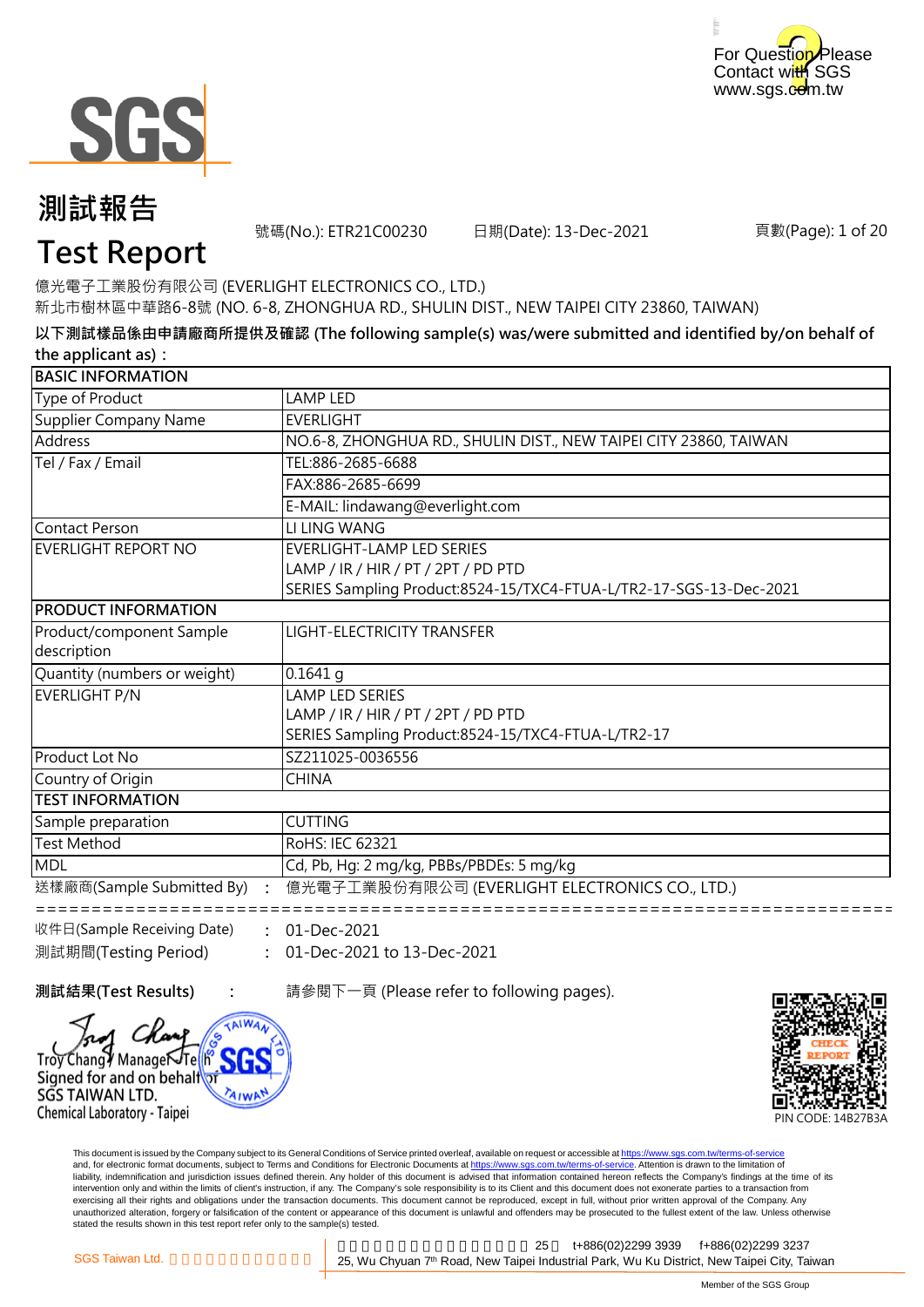

新北市樹林區中華路6-8號 (NO. 6-8, ZHONGHUA RD., SHULIN DIST., NEW TAIPEI CITY 23860, TAIWAN) 億光電子工業股份有限公司 (EVERLIGHT ELECTRONICS CO., LTD.)

號碼(No.): ETR21C00230 日期(Date): 13-Dec-2021

**測試需求(Test Requested)**

- **:** (1) 依據客戶指定,參考RoHS 2011/65/EU Annex II及其修訂指令(EU) 2015/863測試鎘、 鉛、汞、六價鉻、多溴聯苯、多溴聯苯醚, DBP, BBP, DEHP, DIBP。 (As specified by client, with reference to RoHS 2011/65/EU Annex II and amending Directive (EU) 2015/863 to determine Cadmium, Lead, Mercury, Cr(VI), PBBs, PBDEs, DBP, BBP, DEHP, DIBP contents in the submitted sample(s).)
	- (2) 依據客戶指定,測試 PAHs 及其他測項。 (As specified by client, to test PAHs and other item(s).)
- **:** (1) 根據客戶所提供的樣品,其鎘、鉛、汞、六價鉻、多溴聯苯、多溴聯苯醚, DBP, BBP, DEHP, DIBP的測試結果符合RoHS 2011/65/EU Annex II暨其修訂指令(EU) 2015/863之 限值要求。 (Based on the performed tests on submitted sample(s), the test results of Cadmium, Lead, Mercury, Cr(VI), PBBs, PBDEs, DBP, BBP, DEHP, DIBP comply with the limits as set by RoHS Directive (EU) 2015/863 amending Annex II to Directive 2011/65/EU.) **結 論(Conclusion)**
	- (2) 根據客戶所提供的樣品,多環芳香烴測試結果符合德國產品安全委員會(AfPS) GS PAHs第 3 類 「其它產品」之限值要求。(Based upon the performed tests on the submitted sample(s), the test results of PAHs (15 items) comply with the limits of PAHs requirement (Category 3)「Other consumer products」 as set by German Committee on Product Safety (AfPS) GS PAHs.)

#### **測試部位敘述 (Test Part Description)**

| No.1 |  | 本體 (BODY) |
|------|--|-----------|
|------|--|-----------|

- No.2 **:** 銀色金屬接腳鍍層 (PLATING LAYER OF SILVER COLORED METAL PIN)
- No.3 **:** 銀色金屬接腳底材 (BASE MATERIAL OF SILVER COLORED METAL PIN)
- No.4 **:** 銀色金屬接腳 (含鍍層) (SILVER COLORED METAL PIN (INCLUDING THE PLATING LAYER))

#### **測試結果 (Test Results)**

| 測試項目                                          | 測試方法                                                            | 單位     | <b>MDL</b> |          | 結果   |         | 限值   |
|-----------------------------------------------|-----------------------------------------------------------------|--------|------------|----------|------|---------|------|
| (Test Items)                                  | (Method)                                                        | (Unit) |            | (Result) |      | (Limit) |      |
|                                               |                                                                 |        |            | No.1     | No.2 | No.3    |      |
| 鎘 (Cd) (Cadmium (Cd)) (CAS No.:<br>7440-43-9) | 參考IEC 62321-5: 2013, 以感應耦合電漿發<br> 射光譜儀分析。(With reference to IEC | mg/kg  | ◠          | n.d.     | ---  |         | 100  |
| 鉛 (Pb) (Lead (Pb)) (CAS No.: 7439-<br>$92-1)$ | 62321-5: 2013, analysis was performed by<br>ICP-OES.)           | mg/kg  |            | n.d.     | ---  |         | 1000 |

This document is issued by the Company subject to its General Conditions of Service printed overleaf, available on request or accessible at https://www.sgs.com.tw/terms-of-service and, for electronic format documents, subject to Terms and Conditions for Electronic Documents at https://www.sgs.com.tw/terms-of-service. Attention is drawn to the limitation of liability, indemnification and jurisdiction issues defined therein. Any holder of this document is advised that information contained hereon reflects the Company's findings at the time of its intervention only and within the limits of client's instruction, if any. The Company's sole responsibility is to its Client and this document does not exonerate parties to a transaction from exercising all their rights and obligations under the transaction documents. This document cannot be reproduced, except in full, without prior written approval of the Company. Any unauthorized alteration, forgery or falsification of the content or appearance of this document is unlawful and offenders may be prosecuted to the fullest extent of the law. Unless otherwise stated the results shown in this test report refer only to the sample(s) tested.

新北市五股區新北產業園區五權七 25 t+886(02)2299 3939 f+886(02)2299 3237 SGS Taiwan Ltd. **Exercise 25, Wu Chyuan 7<sup>th</sup> Road, New Taipei Industrial Park, Wu Ku District, New Taipei City, Taiwan** 

頁數(Page): 2 of 20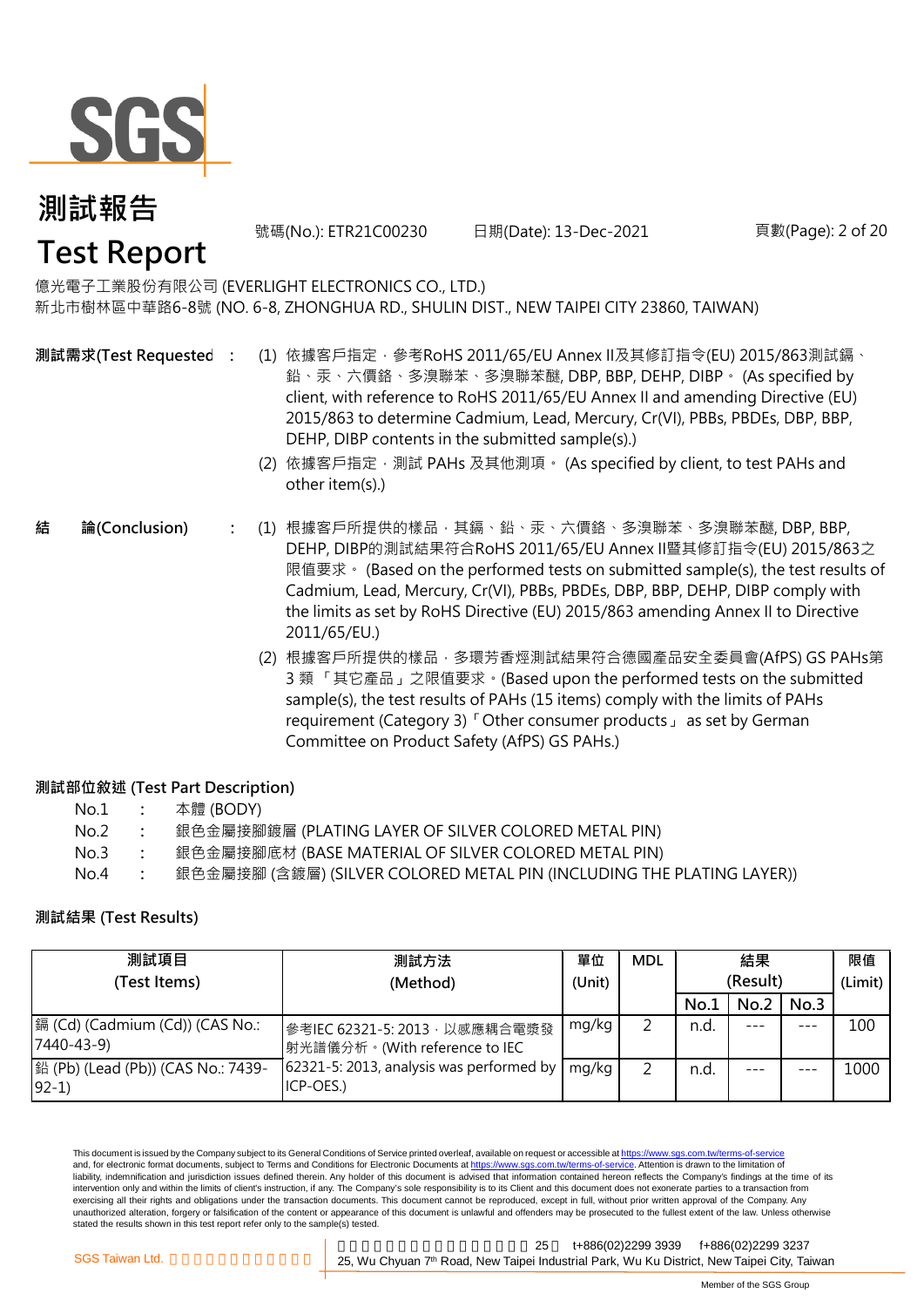

號碼(No.): ETR21C00230 日期(Date): 13-Dec-2021

頁數(Page): 3 of 20

# **Test Report**

億光電子工業股份有限公司 (EVERLIGHT ELECTRONICS CO., LTD.)

新北市樹林區中華路6-8號 (NO. 6-8, ZHONGHUA RD., SHULIN DIST., NEW TAIPEI CITY 23860, TAIWAN)

| 測試項目<br>(Test Items)                                                  | 測試方法<br>(Method)                                                                                                                                                                               | 單位<br>(Unit) | <b>MDL</b>     |       | 結果<br>(Result) |       | 限值<br>(Limit) |
|-----------------------------------------------------------------------|------------------------------------------------------------------------------------------------------------------------------------------------------------------------------------------------|--------------|----------------|-------|----------------|-------|---------------|
|                                                                       |                                                                                                                                                                                                |              |                | No.1  | No.2           | No.3  |               |
| 汞 (Hg) (Mercury (Hg)) (CAS No.:<br>7439-97-6)                         | 參考IEC 62321-4: 2013+ AMD1: 2017 以<br>感應耦合電漿發射光譜儀分析。(With<br>reference to IEC 62321-4: 2013+ AMD1:<br>2017, analysis was performed by ICP-<br>OES.)                                             | mg/kg        | $\overline{2}$ | n.d.  | $---$          | $---$ | 1000          |
| 六價鉻 Cr(VI) (Hexavalent<br>Chromium Cr(VI)) (CAS No.: 18540-<br>$29-9$ | 參考IEC 62321-7-2: 2017, 以紫外光-可見<br>光分光光度計分析。(With reference to IEC<br>62321-7-2: 2017, analysis was performed<br>by UV-VIS.)                                                                    | mg/kg        | 8              | n.d.  |                |       | 1000          |
| 鎘 (Cd) (Cadmium (Cd)) (CAS No.:<br>7440-43-9)                         | 酸洗脫鍍層, 參考IEC 62321-5: 2013, 以感<br>應耦合電漿發射光譜儀分析。(IEC 62321-5:<br>2013 application of modified digestion by                                                                                      | mg/kg        | $\overline{2}$ | $---$ | n.d.           | $---$ | 100           |
| 鉛 (Pb) (Lead (Pb)) (CAS No.: 7439-<br>$92-1$                          | surface etching, analysis was performed<br>by ICP-OES.)                                                                                                                                        | mg/kg        | $\overline{2}$ | $---$ | 16.2           | $---$ | 1000          |
| 汞 (Hg) (Mercury (Hg)) (CAS No.:<br>7439-97-6)                         | 酸洗脫鍍層, 參考IEC 62321-4: 2013+<br>AMD1: 2017, 以感應耦合電漿發射光譜儀分<br>析。(IEC 62321-4: 2013+AMD1: 2017<br>application of modified digestion by<br>surface etching, analysis was performed<br>by ICP-OES.) | mg/kg        | $\overline{2}$ | $---$ | n.d.           |       | 1000          |
| 鎘 (Cd) (Cadmium (Cd)) (CAS No.:<br>7440-43-9)                         | 參考IEC 62321-5: 2013, 以感應耦合電漿發<br>射光譜儀分析。(With reference to IEC                                                                                                                                 | mg/kg        | $\overline{2}$ | $---$ |                | n.d.  | 100           |
| 鉛 (Pb) (Lead (Pb)) (CAS No.: 7439-<br>$92-1$                          | 62321-5: 2013, analysis was performed by<br>mg/kg<br>ICP-OES.)                                                                                                                                 |              | $\overline{2}$ | $---$ | $---$          | n.d.  | 1000          |
| 汞 (Hg) (Mercury (Hg)) (CAS No.:<br>7439-97-6)                         | 參考IEC 62321-4: 2013+ AMD1: 2017, 以<br>感應耦合電漿發射光譜儀分析。(With<br>reference to IEC 62321-4: 2013+ AMD1:<br>2017, analysis was performed by ICP-<br>OES.)                                            | mg/kg        | $\overline{2}$ | $ -$  | $---$          | n.d.  | 1000          |

This document is issued by the Company subject to its General Conditions of Service printed overleaf, available on request or accessible at <u>https://www.sgs.com.tw/terms-of-service</u><br>and, for electronic format documents, su liability, indemnification and jurisdiction issues defined therein. Any holder of this document is advised that information contained hereon reflects the Company's findings at the time of its intervention only and within the limits of client's instruction, if any. The Company's sole responsibility is to its Client and this document does not exonerate parties to a transaction from exercising all their rights and obligations under the transaction documents. This document cannot be reproduced, except in full, without prior written approval of the Company. Any<br>unauthorized alteration, forgery or falsif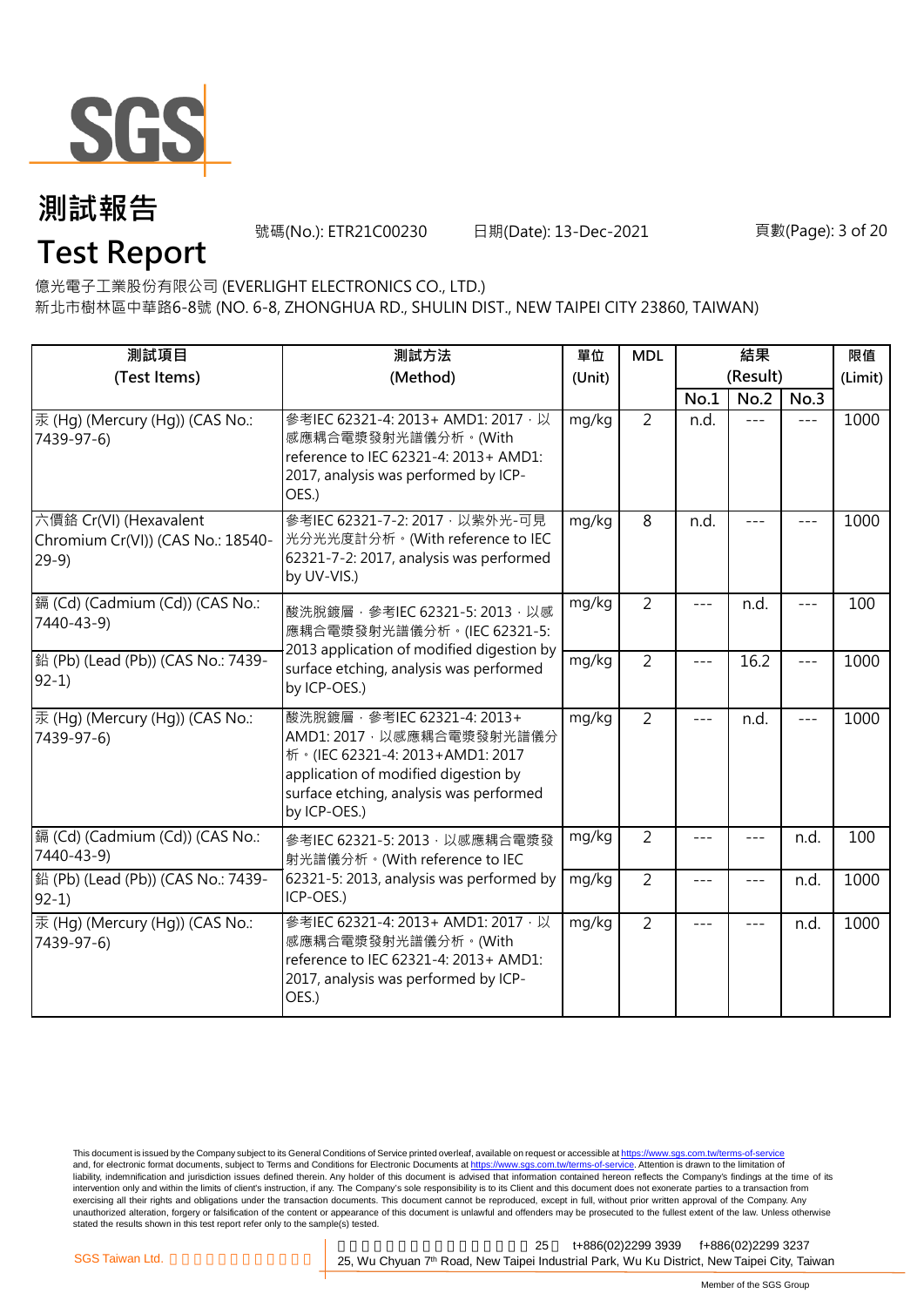

號碼(No.): ETR21C00230 日期(Date): 13-Dec-2021

頁數(Page): 4 of 20

# **Test Report**

億光電子工業股份有限公司 (EVERLIGHT ELECTRONICS CO., LTD.)

新北市樹林區中華路6-8號 (NO. 6-8, ZHONGHUA RD., SHULIN DIST., NEW TAIPEI CITY 23860, TAIWAN)

| 測試項目<br>測試方法                                                   |                                                                                                                             | 單位                      | <b>MDL</b>     | 結果    |                  |               | 限值                       |
|----------------------------------------------------------------|-----------------------------------------------------------------------------------------------------------------------------|-------------------------|----------------|-------|------------------|---------------|--------------------------|
| (Test Items)                                                   | (Method)                                                                                                                    | (Unit)                  |                | No.1  | (Result)<br>No.2 | No.3          | (Limit)                  |
| 六價鉻 (Hexavalent Chromium)<br>Cr(VI) (CAS No.: 18540-29-9) (#2) | 參考IEC 62321-7-1: 2015, 以紫外光-可見<br>光分光光度計分析。(With reference to IEC<br>62321-7-1: 2015, analysis was performed<br>by UV-VIS.) | $\mu$ g/cm <sup>2</sup> | 0.1            | $---$ | n.d.             | n.d.          | $\blacksquare$           |
| ·溴聯苯 (Monobromobiphenyl)                                       |                                                                                                                             | mg/kg                   | 5              | n.d.  | $- - -$          | $\frac{1}{2}$ | $\blacksquare$           |
| [溴聯苯 (Dibromobiphenyl)                                         |                                                                                                                             | mg/kg                   | 5              | n.d.  | $---$            | $---$         | $\blacksquare$           |
| 三溴聯苯 (Tribromobiphenyl)                                        |                                                                                                                             | mg/kg                   | 5              | n.d.  | $---$            | $---$         | $\blacksquare$           |
| 四溴聯苯 (Tetrabromobiphenyl)                                      |                                                                                                                             | mg/kg                   | 5              | n.d.  | $---$            | $---$         | $\overline{a}$           |
| 五溴聯苯 (Pentabromobiphenyl)                                      |                                                                                                                             | mg/kg                   | $\overline{5}$ | n.d.  | $---$            | $---$         | $\overline{a}$           |
| 六溴聯苯 (Hexabromobiphenyl)                                       |                                                                                                                             | mg/kg                   | 5              | n.d.  | $---$            | $---$         | $\overline{\phantom{a}}$ |
| 七溴聯苯 (Heptabromobiphenyl)                                      |                                                                                                                             | mg/kg                   | 5              | n.d.  | $---$            | $- - -$       |                          |
| 八溴聯苯 (Octabromobiphenyl)                                       |                                                                                                                             | mg/kg                   | 5              | n.d.  | $---$            | $---$         | $\blacksquare$           |
| 九溴聯苯 (Nonabromobiphenyl)                                       |                                                                                                                             | mg/kg                   | $\overline{5}$ | n.d.  | $- - -$          | ---           | $\overline{\phantom{a}}$ |
| 十溴聯苯 (Decabromobiphenyl)                                       | 參考IEC 62321-6: 2015, 以氣相層析儀/質                                                                                               | mg/kg                   | 5              | n.d.  | $- - -$          | $---$         | $\blacksquare$           |
| 多溴聯苯總和 (Sum of PBBs)                                           | 譜儀分析。(With reference to IEC 62321-                                                                                          | mg/kg                   |                | n.d.  | $---$            | $- - -$       | 1000                     |
| -溴聯苯醚 (Monobromodiphenyl ether)                                | 6: 2015, analysis was performed by                                                                                          | mg/kg                   | 5              | n.d.  | $---$            | $---$         | $\equiv$                 |
| 二溴聯苯醚 (Dibromodiphenyl ether)                                  | GC/MS.)                                                                                                                     | mg/kg                   | 5              | n.d.  | $---$            | $---$         | $\overline{\phantom{a}}$ |
| 三溴聯苯醚 (Tribromodiphenyl ether)                                 |                                                                                                                             | mg/kg                   | 5              | n.d.  |                  | $- - -$       | $\overline{\phantom{a}}$ |
| 四溴聯苯醚 (Tetrabromodiphenyl ether)                               |                                                                                                                             | mg/kg                   | $\overline{5}$ | n.d.  | $- - -$          | $---$         | $\blacksquare$           |
| 五溴聯苯醚 (Pentabromodiphenyl ether)                               |                                                                                                                             | mg/kg                   | $\overline{5}$ | n.d.  | $---$            | ---           | $\overline{\phantom{a}}$ |
| 六溴聯苯醚 (Hexabromodiphenyl ether)                                |                                                                                                                             | mg/kg                   | 5              | n.d.  | $---$            | $---$         | $\blacksquare$           |
| 七溴聯苯醚 (Heptabromodiphenyl ether)                               |                                                                                                                             | mg/kg                   | 5              | n.d.  | $---$            | $- - -$       | $\blacksquare$           |
| 八溴聯苯醚 (Octabromodiphenyl ether)                                |                                                                                                                             | mg/kg                   | $\overline{5}$ | n.d.  | $- - -$          | $---$         | $\blacksquare$           |
| 九溴聯苯醚 (Nonabromodiphenyl ether)                                |                                                                                                                             | mg/kg                   | 5              | n.d.  | $---$            | $---$         | $\overline{\phantom{a}}$ |
| 十溴聯苯醚 (Decabromodiphenyl ether)                                |                                                                                                                             | mg/kg                   | 5              | n.d.  | $---$            | ---           |                          |
| 多溴聯苯醚總和 (Sum of PBDEs)                                         |                                                                                                                             | mg/kg                   | $\overline{a}$ | n.d.  | $- - -$          | $\frac{1}{2}$ | 1000                     |

This document is issued by the Company subject to its General Conditions of Service printed overleaf, available on request or accessible at <u>https://www.sgs.com.tw/terms-of-service</u><br>and, for electronic format documents, su liability, indemnification and jurisdiction issues defined therein. Any holder of this document is advised that information contained hereon reflects the Company's findings at the time of its intervention only and within the limits of client's instruction, if any. The Company's sole responsibility is to its Client and this document does not exonerate parties to a transaction from exercising all their rights and obligations under the transaction documents. This document cannot be reproduced, except in full, without prior written approval of the Company. Any<br>unauthorized alteration, forgery or falsif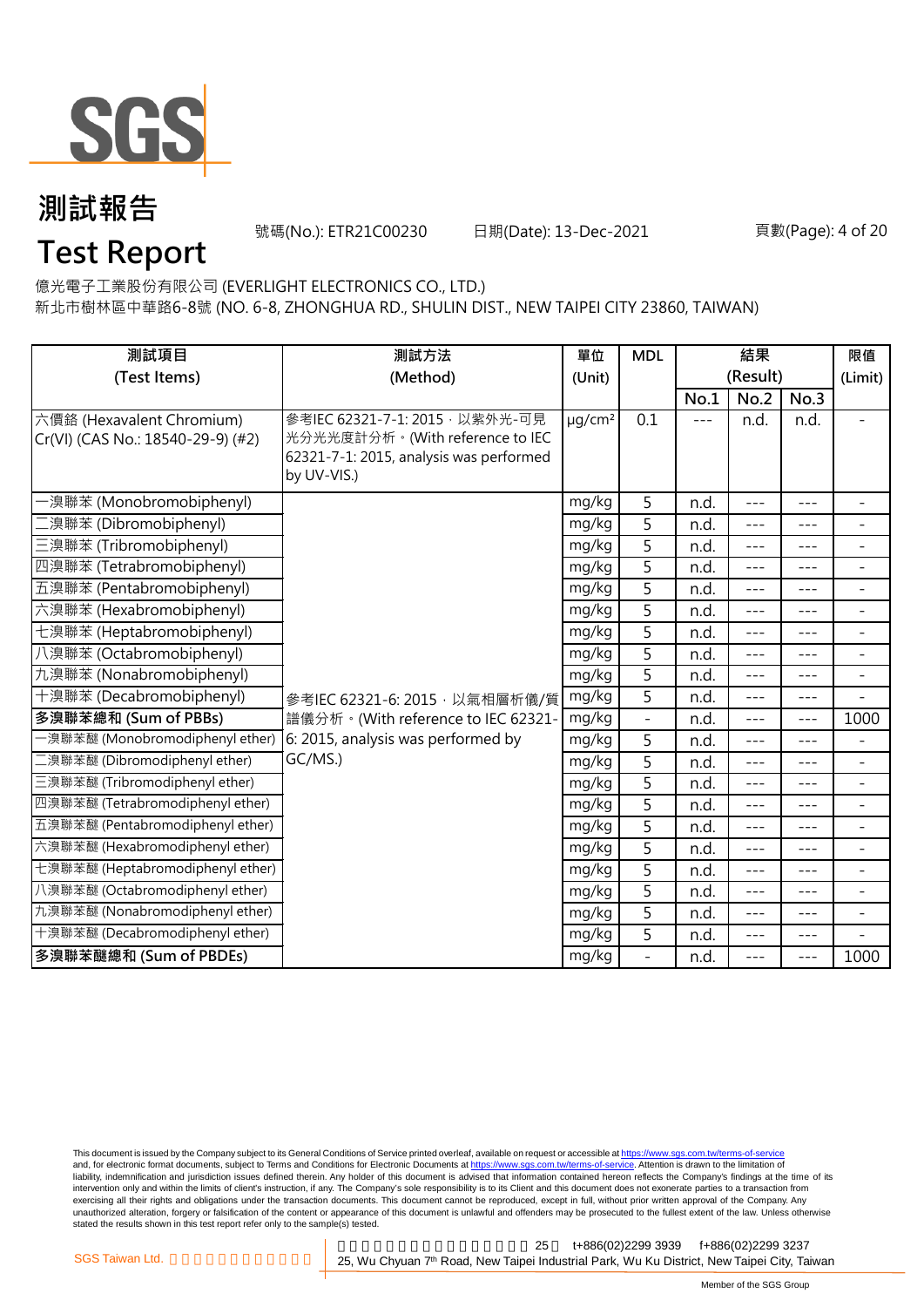

號碼(No.): ETR21C00230 日期(Date): 13-Dec-2021

#### 頁數(Page): 5 of 20

億光電子工業股份有限公司 (EVERLIGHT ELECTRONICS CO., LTD.)

新北市樹林區中華路6-8號 (NO. 6-8, ZHONGHUA RD., SHULIN DIST., NEW TAIPEI CITY 23860, TAIWAN)

| 測試項目<br>測試方法<br>(Test Items)<br>(Method)                                                 |                                                                                                                                                       | 單位<br>(Unit) | <b>MDL</b> | 結果<br>(Result) |       |         | 限值<br>(Limit) |
|------------------------------------------------------------------------------------------|-------------------------------------------------------------------------------------------------------------------------------------------------------|--------------|------------|----------------|-------|---------|---------------|
|                                                                                          |                                                                                                                                                       |              |            | No.1           | No.2  | No.3    |               |
| 鄰苯二甲酸丁苯甲酯 (BBP) (Butyl<br>benzyl phthalate (BBP)) (CAS No.:<br>$85 - 68 - 7$             | 參考IEC 62321-8: 2017, 以氣相層析儀/質譜<br>儀分析。(With reference to IEC 62321-8:<br>2017, analysis was performed by GC/MS.)                                      | mg/kg        | 50         | n.d.           | $---$ | $- - -$ | 1000          |
| 鄰苯二甲酸二丁酯 (DBP) (Dibutyl<br>phthalate (DBP)) (CAS No.: 84-74-2)                           | 參考IEC 62321-8: 2017, 以氣相層析儀/質譜<br>儀分析。(With reference to IEC 62321-8:<br>2017, analysis was performed by GC/MS.)                                      | mg/kg        | 50         | n.d.           | ---   |         | 1000          |
| 鄰苯二甲酸二(2-乙基己基)酯 (DEHP)<br>(CAS No.: 117-81-7)                                            | 參考IEC 62321-8: 2017, 以氣相層析儀/質譜<br>(Di-(2-ethylhexyl) phthalate (DEHP)) 儀分析。(With reference to IEC 62321-8:<br>2017, analysis was performed by GC/MS.) | mg/kg        | 50         | n.d.           |       |         | 1000          |
| 鄰苯二甲酸二異丁酯 (DIBP)<br>(Diisobutyl phthalate (DIBP)) (CAS<br>No.: 84-69-5)                  | 參考IEC 62321-8: 2017 · 以氣相層析儀/質譜<br>儀分析。(With reference to IEC 62321-8:<br>2017, analysis was performed by GC/MS.)                                     | mg/kg        | 50         | n.d.           |       |         | 1000          |
| 鄰苯二甲酸二異癸酯 (DIDP)<br>(Diisodecyl phthalate (DIDP)) (CAS<br>No.: 26761-40-0, 68515-49-1)   | 參考IEC 62321-8: 2017, 以氣相層析儀/質譜<br>儀分析。(With reference to IEC 62321-8:<br>2017, analysis was performed by GC/MS.)                                      | mg/kg        | 50         | n.d.           |       |         |               |
| 鄰苯二甲酸二異壬酯 (DINP)<br>(Diisononyl phthalate (DINP)) (CAS<br>No.: 28553-12-0, 68515-48-0)   | 參考IEC 62321-8: 2017 · 以氣相層析儀/質譜<br>儀分析。(With reference to IEC 62321-8:<br>2017, analysis was performed by GC/MS.)                                     | mg/kg        | 50         | n.d.           |       |         |               |
| 鄰苯二甲酸二正辛酯 (DNOP) (Di-n-<br>octyl phthalate (DNOP)) (CAS No.:<br>$117 - 84 - 0$           | 參考IEC 62321-8: 2017 · 以氣相層析儀/質譜<br>儀分析。(With reference to IEC 62321-8:<br>2017, analysis was performed by GC/MS.)                                     | mg/kg        | 50         | n.d.           |       |         |               |
| 鄰苯二甲酸二正戊酯 (DNPP) (Di-n-<br>pentyl phthalate (DNPP)) (CAS No.:<br>$131 - 18 - 0$          | 參考IEC 62321-8: 2017 · 以氣相層析儀/質譜<br>儀分析。(With reference to IEC 62321-8:<br>2017, analysis was performed by GC/MS.)                                     | mg/kg        | 50         | n.d.           |       |         |               |
| 鄰苯二甲酸二正己酯 (DNHP) (Di-n-<br>hexyl phthalate (DNHP)) (CAS No.:<br>$84 - 75 - 3$            | 參考IEC 62321-8: 2017, 以氣相層析儀/質譜<br>儀分析。(With reference to IEC 62321-8:<br>2017, analysis was performed by GC/MS.)                                      | mg/kg        | 50         | n.d.           |       |         |               |
| 鄰苯二甲酸雙(2-甲氧基乙基)酯 (DMEP)<br>(Bis(2-methoxyethyl) phthalate<br>(DMEP)) (CAS No.: 117-82-8) | 參考IEC 62321-8: 2017 · 以氣相層析儀/質譜<br>儀分析。(With reference to IEC 62321-8:<br>2017, analysis was performed by GC/MS.)                                     | mg/kg        | 50         | n.d.           |       |         |               |

This document is issued by the Company subject to its General Conditions of Service printed overleaf, available on request or accessible at <u>https://www.sgs.com.tw/terms-of-service</u><br>and, for electronic format documents, su liability, indemnification and jurisdiction issues defined therein. Any holder of this document is advised that information contained hereon reflects the Company's findings at the time of its intervention only and within the limits of client's instruction, if any. The Company's sole responsibility is to its Client and this document does not exonerate parties to a transaction from exercising all their rights and obligations under the transaction documents. This document cannot be reproduced, except in full, without prior written approval of the Company. Any<br>unauthorized alteration, forgery or falsif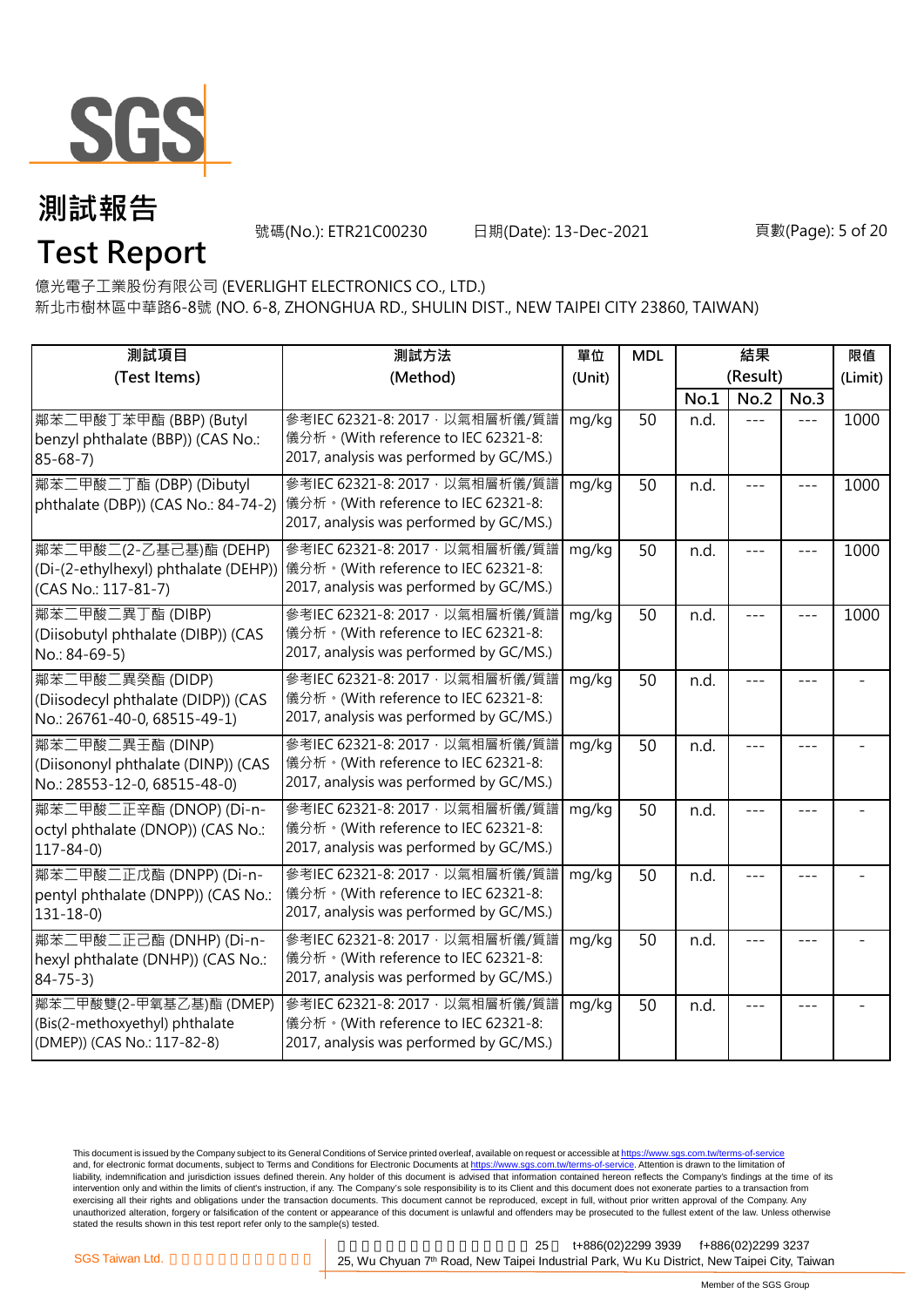

號碼(No.): ETR21C00230 日期(Date): 13-Dec-2021

頁數(Page): 6 of 20

# **Test Report**

億光電子工業股份有限公司 (EVERLIGHT ELECTRONICS CO., LTD.)

新北市樹林區中華路6-8號 (NO. 6-8, ZHONGHUA RD., SHULIN DIST., NEW TAIPEI CITY 23860, TAIWAN)

| 測試項目<br>(Test Items)                                  | 測試方法<br>(Method)                                  | 單位<br>(Unit) | <b>MDL</b>       | 結果<br>(Result) |       |         | 限值<br>(Limit) |
|-------------------------------------------------------|---------------------------------------------------|--------------|------------------|----------------|-------|---------|---------------|
|                                                       |                                                   |              |                  | No.1           | No.2  | No.3    |               |
| 多環芳香烴 (Polycyclic Aromatic                            |                                                   |              |                  |                |       |         |               |
| Hydrocarbons) (PAHs)                                  |                                                   |              |                  |                |       |         |               |
| 苯駢(a)芘 (Benzo[a]pyrene) (CAS No.:<br>$50 - 32 - 8$    |                                                   | mg/kg        | 0.2              | n.d.           | $---$ | $---$   | Δ             |
| 苯駢(e)芘 (Benzo[e]pyrene) (CAS No.:<br>$192 - 97 - 2$   |                                                   | mg/kg        | 0.2              | n.d.           | $---$ | $---$   | Δ             |
| 苯駢蒽 (Benzo[a]anthracene) (CAS<br>No.: 56-55-3)        |                                                   | mg/kg        | 0.2              | n.d.           | $---$ | $---$   | Δ             |
| 苯(b)苯駢芴 (Benzo[b]fluoranthene)<br>(CAS No.: 205-99-2) |                                                   | mg/kg        | 0.2              | n.d.           | $---$ | $---$   | Δ             |
| 苯(j)苯駢芴 (Benzo[j]fluoranthene)<br>(CAS No.: 205-82-3) |                                                   | mg/kg        | 0.2              | n.d.           | $---$ | $---$   | Δ             |
| 苯(k)苯駢芴 (Benzo[k]fluoranthene)<br>(CAS No.: 207-08-9) | 參考AfPS GS 2019:01 PAK, 以氣相層析儀/                    | mg/kg        | 0.2              | n.d.           | $---$ | $---$   | Δ             |
| 蔰 (Chrysene) (CAS No.: 218-01-9)                      | 質譜儀分析。(With reference to AfPS GS                  | mg/kg        | 0.2              | n.d.           | $---$ | $---$   | Δ             |
| 二苯駢蒽 (Dibenzo[a,h]anthracene)<br>(CAS No.: 53-70-3)   | 2019:01 PAK, analysis was performed by<br>GC/MS.) | mg/kg        | 0.2              | n.d.           | $---$ | $---$   | Δ             |
| 苯駢苙 (Benzo[g,h,i]perylene) (CAS<br>No.: 191-24-2)     |                                                   | mg/kg        | 0.2              | n.d.           | $---$ | $---$   | Δ             |
| 茚酮芘 (Indeno[1,2,3-c,d]pyrene) (CAS<br>No.: 193-39-5)  |                                                   | mg/kg        | 0.2              | n.d.           | $---$ | $---$   | Δ             |
| 蒽 (Anthracene) (CAS No.: 120-12-7)                    |                                                   | mg/kg        | $\overline{0.2}$ | n.d.           | $---$ | $---$   | Δ             |
| 苯駢芴 (Fluoranthene) (CAS No.: 206-<br>$44-0$           |                                                   | mg/kg        | 0.2              | n.d.           | ---   | $---$   | Δ             |
| 菲 (Phenanthrene) (CAS No.: 85-01-8)                   |                                                   | mg/kg        | 0.2              | n.d.           | $---$ | $- - -$ | Δ             |
| 芘 (Pyrene) (CAS No.: 129-00-0)                        |                                                   | mg/kg        | 0.2              | n.d.           | $---$ | $---$   | Δ             |
| 萘 (Naphthalene) (CAS No.: 91-20-3)                    |                                                   | mg/kg        | 0.2              | n.d.           | $---$ | $---$   | Δ             |
| 多環芳香烴15項總和 (Sum of 15                                 |                                                   | mg/kg        |                  | n.d.           |       | ---     | Δ             |

This document is issued by the Company subject to its General Conditions of Service printed overleaf, available on request or accessible at <u>https://www.sgs.com.tw/terms-of-service</u><br>and, for electronic format documents, su liability, indemnification and jurisdiction issues defined therein. Any holder of this document is advised that information contained hereon reflects the Company's findings at the time of its intervention only and within the limits of client's instruction, if any. The Company's sole responsibility is to its Client and this document does not exonerate parties to a transaction from exercising all their rights and obligations under the transaction documents. This document cannot be reproduced, except in full, without prior written approval of the Company. Any<br>unauthorized alteration, forgery or falsif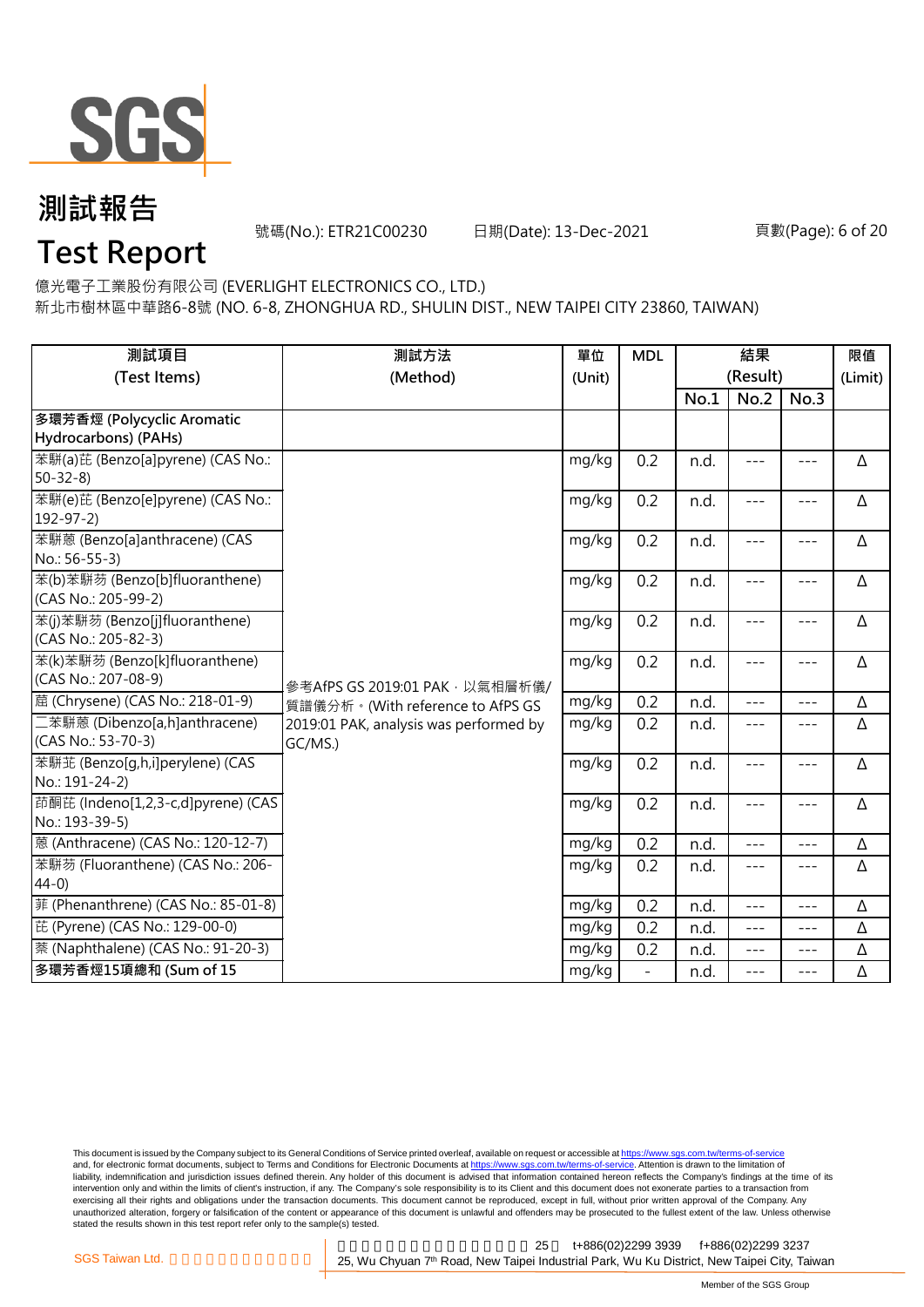

號碼(No.): ETR21C00230 日期(Date): 13-Dec-2021

頁數(Page): 7 of 20

# **Test Report**

億光電子工業股份有限公司 (EVERLIGHT ELECTRONICS CO., LTD.)

新北市樹林區中華路6-8號 (NO. 6-8, ZHONGHUA RD., SHULIN DIST., NEW TAIPEI CITY 23860, TAIWAN)

| 測試項目<br>(Test Items)                                                                                                                                                                                                                                                                             | 測試方法<br>(Method)                                                                                                          | 單位<br>(Unit) | <b>MDL</b> | 結果<br>(Result) |      |      | 限值<br>(Limit) |
|--------------------------------------------------------------------------------------------------------------------------------------------------------------------------------------------------------------------------------------------------------------------------------------------------|---------------------------------------------------------------------------------------------------------------------------|--------------|------------|----------------|------|------|---------------|
|                                                                                                                                                                                                                                                                                                  |                                                                                                                           |              |            | No.1           | No.2 | No.3 |               |
| 六溴環十二烷及所有主要被辨別出的異構物<br>(HBCDD) ( $\alpha$ - HBCDD, $\beta$ - HBCDD, $\gamma$ -<br>HBCDD) (Hexabromocyclododecane<br>(HBCDD) and all major diastereoisomers<br>identified (α- HBCDD, β- HBCDD, γ-<br>HBCDD)) (CAS No.: 25637-99-4, 3194-<br>55-6 (134237-51-7, 134237-50-6,<br>$134237 - 52 - 8)$ | 參考IEC 62321: 2008, 以氣相層析儀/質譜儀<br>分析 · (With reference to IEC 62321: 2008,<br>analysis was performed by GC/MS.)            | mg/kg        | 5          | n.d.           |      |      |               |
| 全氟辛烷磺酸及其鹽類 (PFOS and its<br>salts) (CAS No.: 1763-23-1 and its<br>salts)                                                                                                                                                                                                                         | 參考CEN/TS 15968: 2010 · 以液相層析串聯<br>質譜儀分析。(With reference to CEN/TS<br>15968: 2010, analysis was performed by<br>LC/MS/MS.) | mg/kg        | 0.01       | n.d.           |      |      |               |
| 全氟辛酸及其鹽類 (PFOA and its<br>salts) (CAS No.: 335-67-1 and its<br>salts)                                                                                                                                                                                                                            | 參考CEN/TS 15968: 2010 · 以液相層析串聯<br>質譜儀分析。(With reference to CEN/TS<br>15968: 2010, analysis was performed by<br>LC/MS/MS.) | mg/kg        | 0.01       | n.d.           |      |      |               |
| 鈹 (Be) (Beryllium (Be)) (CAS No.:<br>7440-41-7)                                                                                                                                                                                                                                                  | 參考US EPA 3052: 1996, 以感應耦合電漿發<br> 射光譜儀分析。(With reference to US EPA<br>3052: 1996, analysis was performed by<br>ICP-OES.)  | mg/kg        | 2          | n.d.           |      |      |               |

| 測試項目<br>(Test Items)                            | 測試方法<br>(Method)                                                                                                           |       | <b>MDL</b> | 結果<br>(Result) | 限值<br>(Limit) |
|-------------------------------------------------|----------------------------------------------------------------------------------------------------------------------------|-------|------------|----------------|---------------|
|                                                 |                                                                                                                            |       |            | No.4           |               |
| 皴 (Be) (Beryllium (Be)) (CAS No.:<br>7440-41-7) | 參考US EPA 3050B: 1996 · 以感應耦合電漿<br>發射光譜儀分析。(With reference to US<br>EPA 3050B: 1996, analysis was performed<br>by ICP-OES.) | mg/kg | 2          | n.d.           |               |

This document is issued by the Company subject to its General Conditions of Service printed overleaf, available on request or accessible at <u>https://www.sgs.com.tw/terms-of-service</u><br>and, for electronic format documents, su liability, indemnification and jurisdiction issues defined therein. Any holder of this document is advised that information contained hereon reflects the Company's findings at the time of its intervention only and within the limits of client's instruction, if any. The Company's sole responsibility is to its Client and this document does not exonerate parties to a transaction from exercising all their rights and obligations under the transaction documents. This document cannot be reproduced, except in full, without prior written approval of the Company. Any<br>unauthorized alteration, forgery or falsif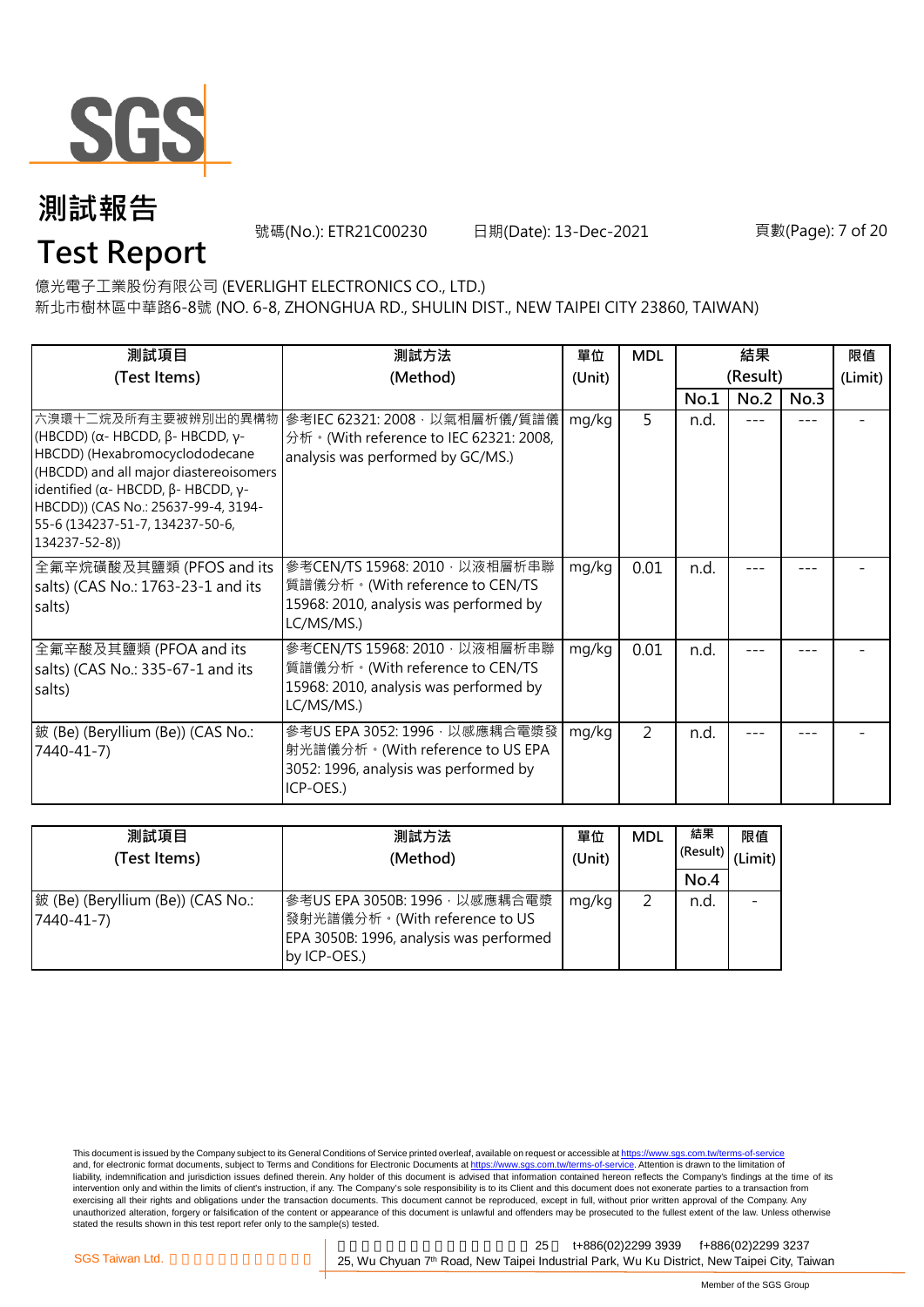

號碼(No.): ETR21C00230 日期(Date): 13-Dec-2021

頁數(Page): 8 of 20

# **Test Report**

新北市樹林區中華路6-8號 (NO. 6-8, ZHONGHUA RD., SHULIN DIST., NEW TAIPEI CITY 23860, TAIWAN) 億光電子工業股份有限公司 (EVERLIGHT ELECTRONICS CO., LTD.)

#### **備註(Note):**

- 1. mg/kg = ppm;0.1wt% = 1000ppm
- 2. MDL = Method Detection Limit (方法偵測極限值)
- 3. n.d. = Not Detected (未檢出) ; 小於MDL / Less than MDL
- 4. "-" = Not Regulated (無規格值)
- 5. "---" = Not Conducted (未測試項目)
- 6. (#2) =

a. 當六價鉻結果大於0.13 μg/cm<sup>2,</sup> 表示樣品表層含有六價鉻. / The sample is positive for Cr(VI) if the Cr(VI) concentration is greater than 0.13 µg/cm². The sample coating is considered to contain Cr(VI). b. 當六價鉻結果為n.d. (濃度小於0.10 μg/cm<sup>2</sup>), 表示表層不含六價鉻. / The sample is negative for Cr(VI) if Cr(VI) is n.d. (concentration less than 0.10 µg/cm<sup>2</sup>). The coating is considered a non-Cr(VI) based coating c. 當六價鉻結果介於 0.10 及 0.13 µg/cm<sup>2</sup> 時, 無法確定塗層是否含有六價鉻. / The result between 0.10 µg/cm<sup>2</sup> and 0.13 µg/cm² is considered to be inconclusive - unavoidable coating variations may influence the determination.

7. 符合性結果之判定係以測試結果與限值做比較。(The statement of compliance conformity is based on comparison of testing results and limits.)

This document is issued by the Company subject to its General Conditions of Service printed overleaf, available on request or accessible at https://www.sgs.com.tw/terms-of-service and, for electronic format documents, subject to Terms and Conditions for Electronic Documents at https://www.sgs.com.tw/terms-of-service. Attention is drawn to the limitation of liability, indemnification and jurisdiction issues defined therein. Any holder of this document is advised that information contained hereon reflects the Company's findings at the time of its intervention only and within the limits of client's instruction, if any. The Company's sole responsibility is to its Client and this document does not exonerate parties to a transaction from exercising all their rights and obligations under the transaction documents. This document cannot be reproduced, except in full, without prior written approval of the Company. Any unauthorized alteration, forgery or falsification of the content or appearance of this document is unlawful and offenders may be prosecuted to the fullest extent of the law. Unless otherwise stated the results shown in this test report refer only to the sample(s) tested.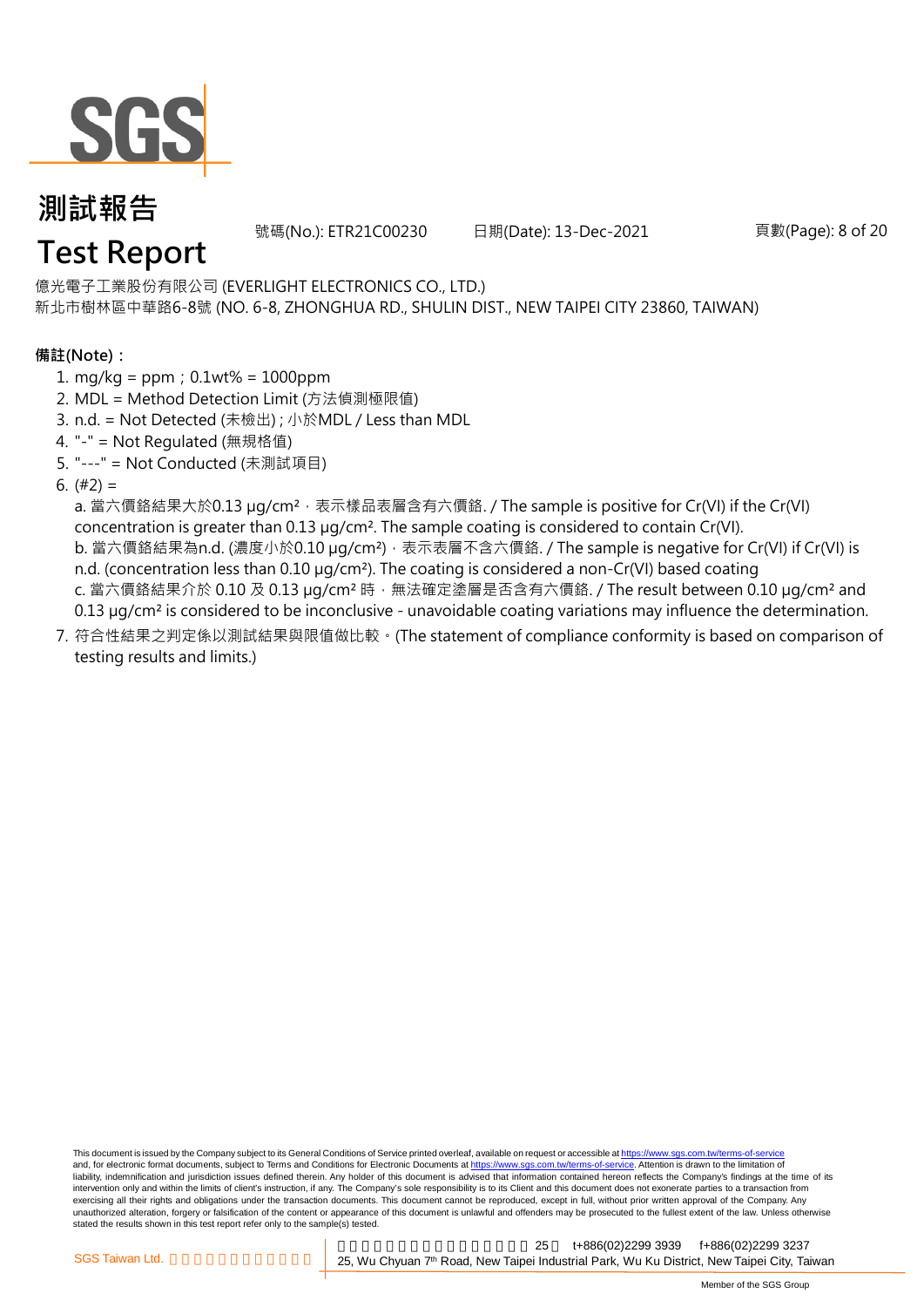

號碼(No.): ETR21C00230 日期(Date): 13-Dec-2021

# **Test Report**

新北市樹林區中華路6-8號 (NO. 6-8, ZHONGHUA RD., SHULIN DIST., NEW TAIPEI CITY 23860, TAIWAN) 億光電子工業股份有限公司 (EVERLIGHT ELECTRONICS CO., LTD.)

#### **Remark:**

#### Δ **德國產品安全委員會(AfPS): GS PAHs 要求**

#### **AfPS (German commission for Product Safety): GS PAHs requirements**

|                                 | 第1類(Category 1)                                                                                                                                                                                              | 第 2 類(Category 2)                                                                                                                                                |                | 第 3 類(Category 3)                                                                                                                                                                                                                        |                |  |  |
|---------------------------------|--------------------------------------------------------------------------------------------------------------------------------------------------------------------------------------------------------------|------------------------------------------------------------------------------------------------------------------------------------------------------------------|----------------|------------------------------------------------------------------------------------------------------------------------------------------------------------------------------------------------------------------------------------------|----------------|--|--|
| 項目<br>(Parameter)               | 意圖放入口中的材料或者長時間接<br>觸皮膚(超過30秒)的<br>2009/48/EC 定義的玩具材料和 3<br>歲以下兒童使用的產品(Materials<br>intended to be placed in the<br>mouth, or materials in toys<br>(Directive 2009/48/EC) or<br>articles for children up to 3 | 不屬於第1類的材料,並意圖或可預<br>或重複的短時間接觸(Materials that<br>are not in Category 1, with<br>skin contact (> 30 seconds) or<br>short-term repetitive contact with<br>the skin) |                | 不屬於第1類或第2類的材料,並意<br>見與皮膚接觸逾 30 秒(長期皮膚接觸) 圖或可預見與皮膚接觸不超過 30 秒<br>(短期皮膚接觸)(Materials not<br>covered by Category 1 or 2, with<br>intended or foreseeable long-term intended or foreseeable short-<br>term skin contact ( $\leq$ 30 seconds)) |                |  |  |
|                                 | years of age with intended<br>long-term skin contact (> 30<br>seconds))                                                                                                                                      | a.<br>用的產品(Use by<br>children under 14) products)                                                                                                                | b.<br>consumer | a.<br>供 14 歳以下兒童使 其它產品(Other 供 14 歳以下兒童使 其它產品(Other<br>用的產品(Use by<br>children under 14) products)                                                                                                                                       | b.<br>consumer |  |  |
| Naphthalene                     | $\leq 1$                                                                                                                                                                                                     | $\leq$ 2                                                                                                                                                         |                | < 10                                                                                                                                                                                                                                     |                |  |  |
| Phenanthrene                    |                                                                                                                                                                                                              |                                                                                                                                                                  |                |                                                                                                                                                                                                                                          |                |  |  |
| Anthracene                      | $< 1$ Sum                                                                                                                                                                                                    | $< 5$ Sum                                                                                                                                                        | $< 10$ Sum     | $< 20$ Sum                                                                                                                                                                                                                               | $< 50$ Sum     |  |  |
| Fluoranthene                    |                                                                                                                                                                                                              |                                                                                                                                                                  |                |                                                                                                                                                                                                                                          |                |  |  |
| Pyrene                          |                                                                                                                                                                                                              |                                                                                                                                                                  |                |                                                                                                                                                                                                                                          |                |  |  |
| Benzo[a]anthracene              | < 0.2                                                                                                                                                                                                        | ${}< 0.2$                                                                                                                                                        | < 0.5          | ~< 0.5                                                                                                                                                                                                                                   | $\leq 1$       |  |  |
| Chrysene                        | < 0.2                                                                                                                                                                                                        | ${}< 0.2$                                                                                                                                                        | < 0.5          | ~< 0.5                                                                                                                                                                                                                                   | $\leq 1$       |  |  |
| Benzo[b]fluoranthene            | < 0.2                                                                                                                                                                                                        | < 0.2                                                                                                                                                            | < 0.5          | ${}< 0.5$                                                                                                                                                                                                                                | $\leq 1$       |  |  |
| Benzo[j]fluoranthene            | < 0.2                                                                                                                                                                                                        | < 0.2                                                                                                                                                            | < 0.5          | < 0.5                                                                                                                                                                                                                                    | < 1            |  |  |
| Benzo[k]fluoranthene            | ${}< 0.2$                                                                                                                                                                                                    | < 0.2                                                                                                                                                            | < 0.5          | < 0.5                                                                                                                                                                                                                                    | $\leq 1$       |  |  |
| Benzo[a]pyrene                  | < 0.2                                                                                                                                                                                                        | < 0.2                                                                                                                                                            | < 0.5          | < 0.5                                                                                                                                                                                                                                    | $\leq 1$       |  |  |
| Benzo[e]pyrene                  | < 0.2                                                                                                                                                                                                        | < 0.2                                                                                                                                                            | < 0.5          | ~< 0.5                                                                                                                                                                                                                                   | $\leq 1$       |  |  |
| Indeno[1,2,3-c,d] pyrene        | < 0.2                                                                                                                                                                                                        | < 0.2                                                                                                                                                            | < 0.5          | < 0.5                                                                                                                                                                                                                                    | $\leq 1$       |  |  |
| Dibenzo[a,h]anthracene          | ${}< 0.2$                                                                                                                                                                                                    | ${}< 0.2$                                                                                                                                                        | ~< 0.5         | ~< 0.5                                                                                                                                                                                                                                   | < 1            |  |  |
| Benzo[g,h,i]perylene            | ${}< 0.2$                                                                                                                                                                                                    | ${}< 0.2$                                                                                                                                                        | < 0.5          | < 0.5                                                                                                                                                                                                                                    | $\leq 1$       |  |  |
| 15 項 PAH 總濃度<br>(Sum of 15 PAH) | $\leq 1$                                                                                                                                                                                                     | < 5                                                                                                                                                              | $<10$          | < 20                                                                                                                                                                                                                                     | < 50           |  |  |

單位(Unit):mg/kg

This document is issued by the Company subject to its General Conditions of Service printed overleaf, available on request or accessible at https://www.sgs.com.tw/terms-of-service and, for electronic format documents, subject to Terms and Conditions for Electronic Documents at https://www.sgs.com.tw/terms-of-service. Attention is drawn to the limitation of liability, indemnification and jurisdiction issues defined therein. Any holder of this document is advised that information contained hereon reflects the Company's findings at the time of its intervention only and within the limits of client's instruction, if any. The Company's sole responsibility is to its Client and this document does not exonerate parties to a transaction from exercising all their rights and obligations under the transaction documents. This document cannot be reproduced, except in full, without prior written approval of the Company. Any<br>unauthorized alteration, forgery or falsif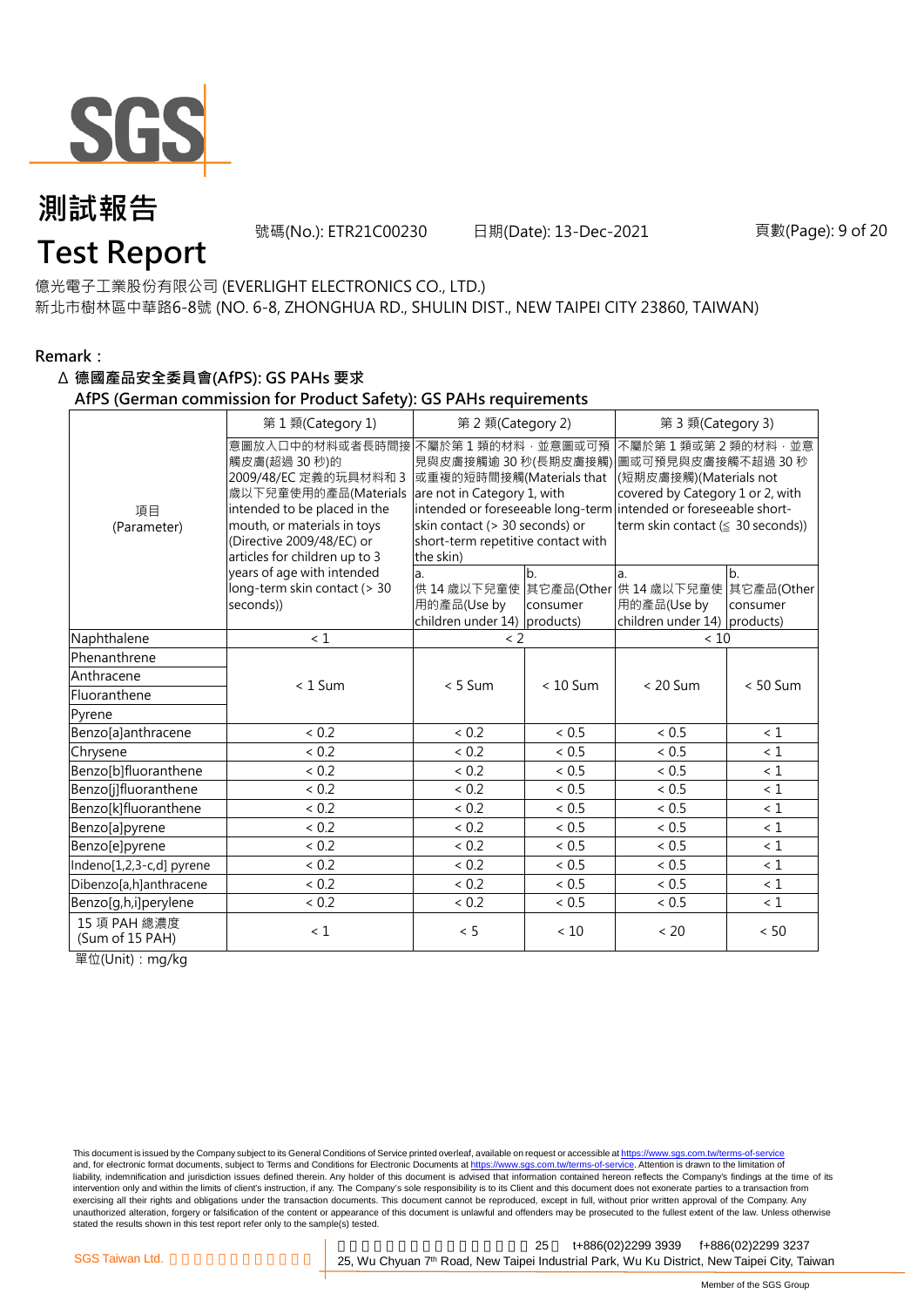

#### **測試報告 Test Report** 號碼(No.): ETR21C00230 日期(Date): 13-Dec-2021

新北市樹林區中華路6-8號 (NO. 6-8, ZHONGHUA RD., SHULIN DIST., NEW TAIPEI CITY 23860, TAIWAN) 億光電子工業股份有限公司 (EVERLIGHT ELECTRONICS CO., LTD.)

#### **重金屬流程圖 / Analytical flow chart of Heavy Metal**

根據以下的流程圖之條件,樣品已完全溶解。 (六價鉻測試方法除外)

These samples were dissolved totally by pre-conditioning method according to below flow chart.

( $Cr^{6+}$  test method excluded)



This document is issued by the Company subject to its General Conditions of Service printed overleaf, available on request or accessible at https://www.sgs.com.tw/terms-of-service and, for electronic format documents, subject to Terms and Conditions for Electronic Documents at https://www.sgs.com.tw/terms-of-service. Attention is drawn to the limitation of liability, indemnification and jurisdiction issues defined therein. Any holder of this document is advised that information contained hereon reflects the Company's findings at the time of its intervention only and within the limits of client's instruction, if any. The Company's sole responsibility is to its Client and this document does not exonerate parties to a transaction from exercising all their rights and obligations under the transaction documents. This document cannot be reproduced, except in full, without prior written approval of the Company. Any<br>unauthorized alteration, forgery or falsif stated the results shown in this test report refer only to the sample(s) tested.

新北市五股區新北產業園區五權七 25 t+886(02)2299 3939 f+886(02)2299 3237 SGS Taiwan Ltd. **Exercise 25, Wu Chyuan 7<sup>th</sup> Road, New Taipei Industrial Park, Wu Ku District, New Taipei City, Taiwan** 

頁數(Page): 10 of 20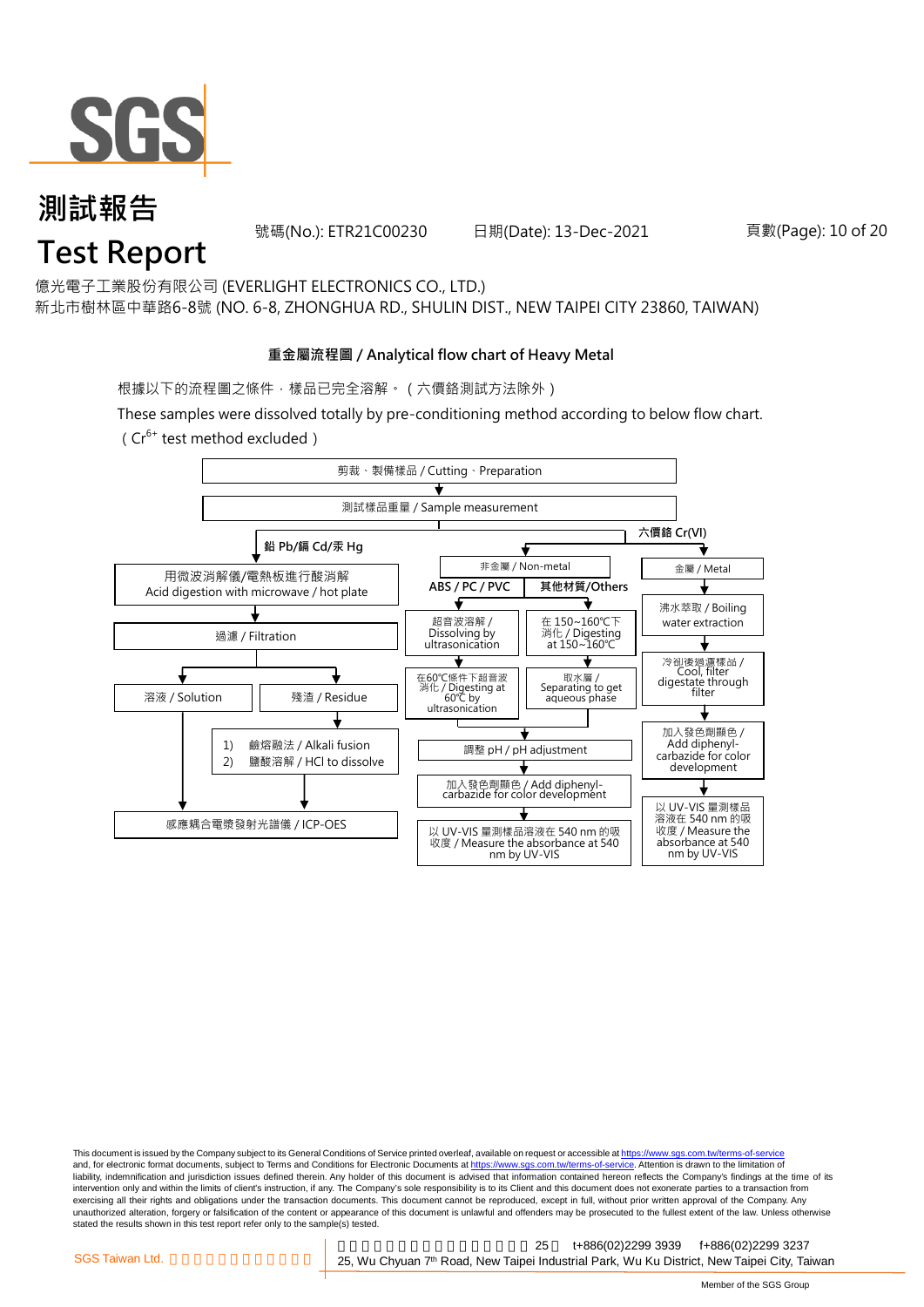

#### **測試報告 Test Report** 號碼(No.): ETR21C00230 日期(Date): 13-Dec-2021

新北市樹林區中華路6-8號 (NO. 6-8, ZHONGHUA RD., SHULIN DIST., NEW TAIPEI CITY 23860, TAIWAN) 億光電子工業股份有限公司 (EVERLIGHT ELECTRONICS CO., LTD.)

#### **鍍層重金屬測試流程圖 / Flow Chart of Stripping method for metal analysis**

根據以下的流程圖之條件,樣品之外部鍍層已完全溶解。(六價鉻測試方法除外) / The plating layer of samples were dissolved totally by pre-conditioning method according to below flow chart. ( $Cr^{6+}$  test method excluded)



This document is issued by the Company subject to its General Conditions of Service printed overleaf, available on request or accessible at https://www.sgs.com.tw/terms-of-service and, for electronic format documents, subject to Terms and Conditions for Electronic Documents at https://www.sgs.com.tw/terms-of-service. Attention is drawn to the limitation of liability, indemnification and jurisdiction issues defined therein. Any holder of this document is advised that information contained hereon reflects the Company's findings at the time of its intervention only and within the limits of client's instruction, if any. The Company's sole responsibility is to its Client and this document does not exonerate parties to a transaction from exercising all their rights and obligations under the transaction documents. This document cannot be reproduced, except in full, without prior written approval of the Company. Any<br>unauthorized alteration, forgery or falsif stated the results shown in this test report refer only to the sample(s) tested.

新北市五股區新北產業園區五權七 25 t+886(02)2299 3939 f+886(02)2299 3237 SGS Taiwan Ltd. **Exercise 25, Wu Chyuan 7<sup>th</sup> Road, New Taipei Industrial Park, Wu Ku District, New Taipei City, Taiwan** 

頁數(Page): 11 of 20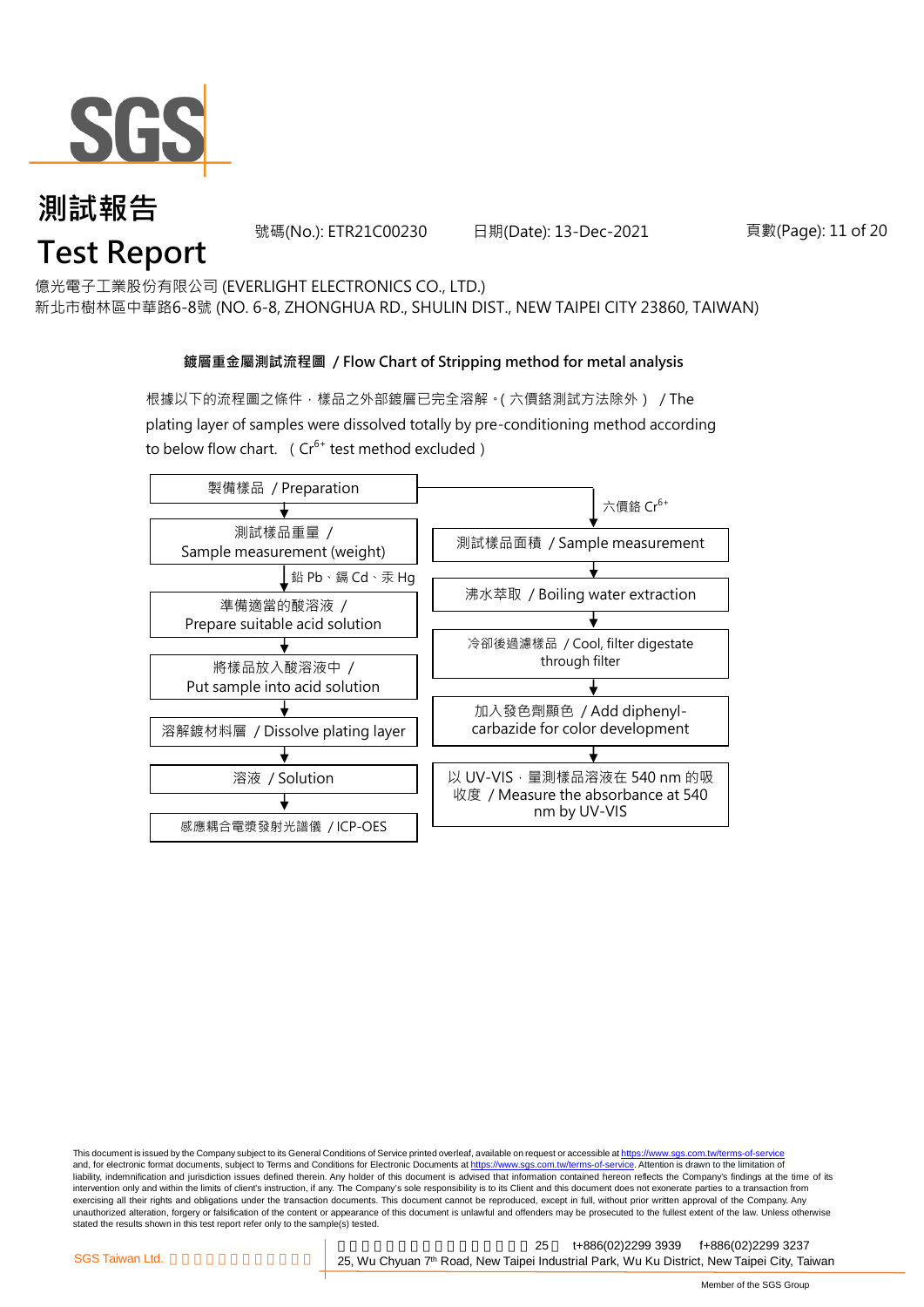

# **測試報告** 測試報告<br>Test Report

號碼(No.): ETR21C00230 日期(Date): 13-Dec-2021

頁數(Page): 12 of 20

#### 億光電子工業股份有限公司 (EVERLIGHT ELECTRONICS CO., LTD.)

新北市樹林區中華路6-8號 (NO. 6-8, ZHONGHUA RD., SHULIN DIST., NEW TAIPEI CITY 23860, TAIWAN)

#### **多溴聯苯/多溴聯苯醚分析流程圖 / Analytical flow chart - PBBs/PBDEs**



This document is issued by the Company subject to its General Conditions of Service printed overleaf, available on request or accessible at https://www.sgs.com.tw/terms-of-service and, for electronic format documents, subject to Terms and Conditions for Electronic Documents at https://www.sgs.com.tw/terms-of-service. Attention is drawn to the limitation of liability, indemnification and jurisdiction issues defined therein. Any holder of this document is advised that information contained hereon reflects the Company's findings at the time of its intervention only and within the limits of client's instruction, if any. The Company's sole responsibility is to its Client and this document does not exonerate parties to a transaction from exercising all their rights and obligations under the transaction documents. This document cannot be reproduced, except in full, without prior written approval of the Company. Any<br>unauthorized alteration, forgery or falsif stated the results shown in this test report refer only to the sample(s) tested.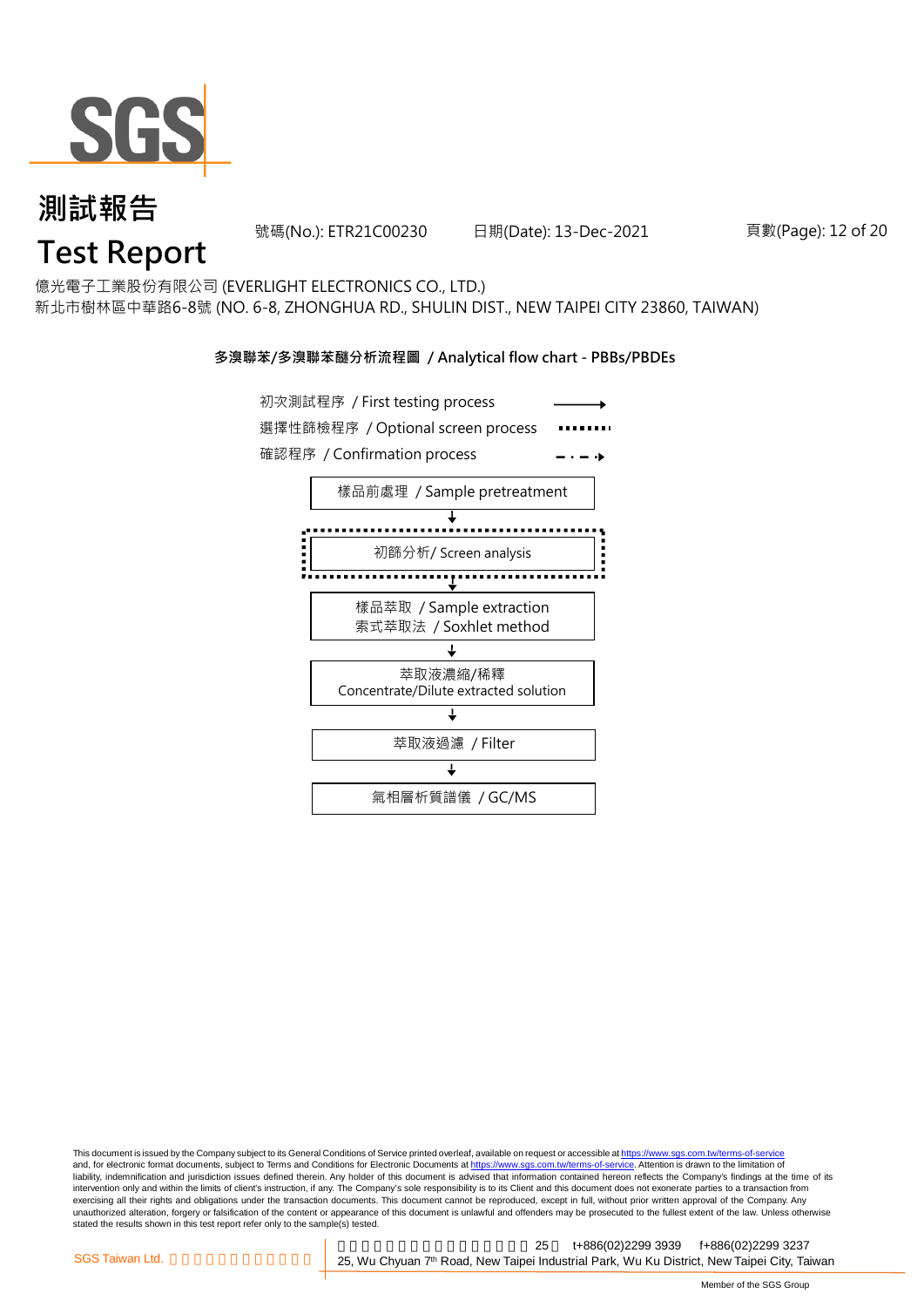

號碼(No.): ETR21C00230 日期(Date): 13-Dec-2021

頁數(Page): 13 of 20

#### 億光電子工業股份有限公司 (EVERLIGHT ELECTRONICS CO., LTD.)

新北市樹林區中華路6-8號 (NO. 6-8, ZHONGHUA RD., SHULIN DIST., NEW TAIPEI CITY 23860, TAIWAN)

#### **可塑劑分析流程圖 / Analytical flow chart - Phthalate**

#### **【測試方法/Test method: IEC 62321-8】**



#### This document is issued by the Company subject to its General Conditions of Service printed overleaf, available on request or accessible at <u>https://www.sgs.com.tw/terms-of-service</u><br>and, for electronic format documents, su liability, indemnification and jurisdiction issues defined therein. Any holder of this document is advised that information contained hereon reflects the Company's findings at the time of its intervention only and within the limits of client's instruction, if any. The Company's sole responsibility is to its Client and this document does not exonerate parties to a transaction from exercising all their rights and obligations under the transaction documents. This document cannot be reproduced, except in full, without prior written approval of the Company. Any<br>unauthorized alteration, forgery or falsif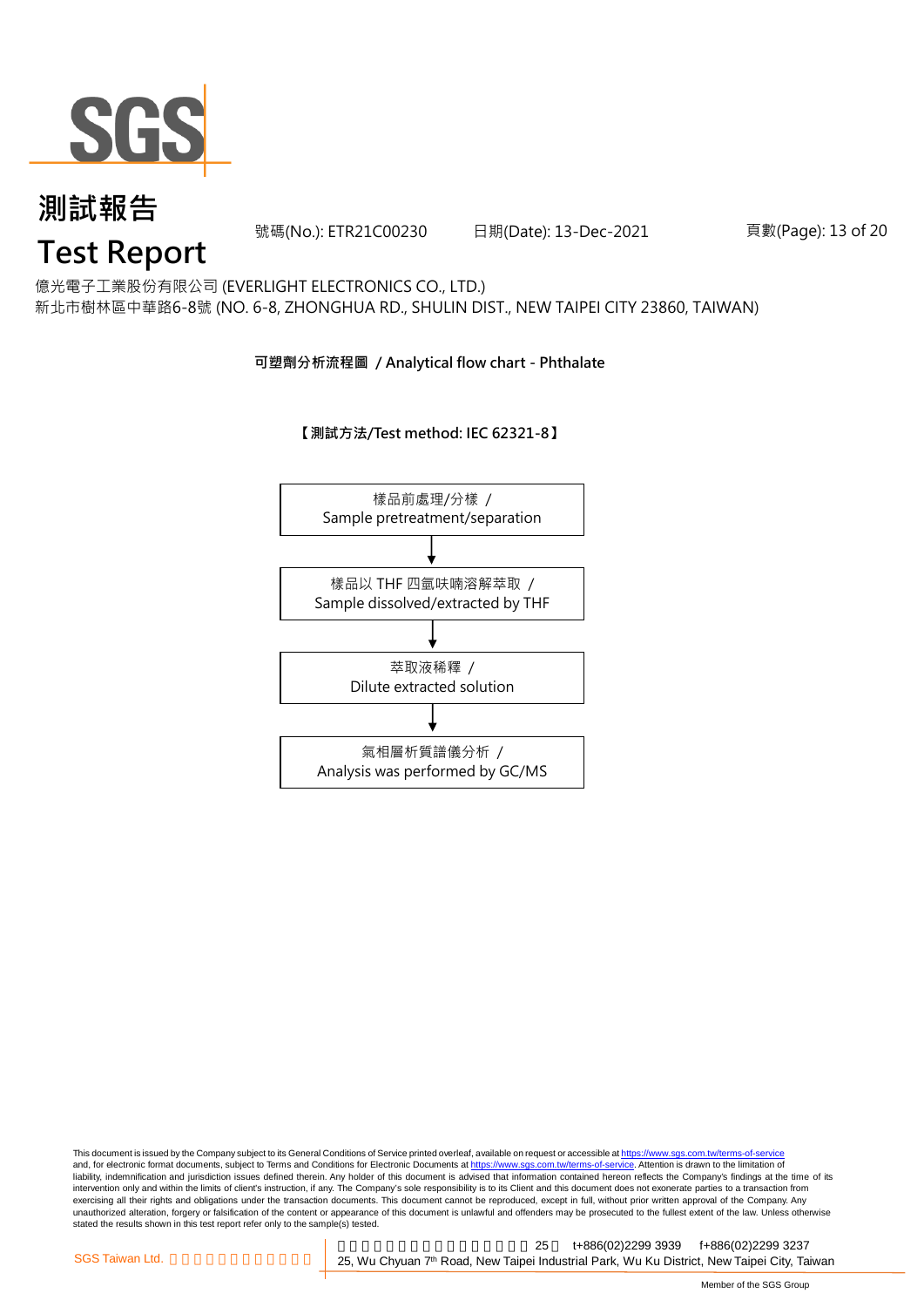

號碼(No.): ETR21C00230 日期(Date): 13-Dec-2021

頁數(Page): 14 of 20

億光電子工業股份有限公司 (EVERLIGHT ELECTRONICS CO., LTD.)

新北市樹林區中華路6-8號 (NO. 6-8, ZHONGHUA RD., SHULIN DIST., NEW TAIPEI CITY 23860, TAIWAN)

#### **六溴環十二烷分析流程圖 / Analytical flow chart - HBCDD**



This document is issued by the Company subject to its General Conditions of Service printed overleaf, available on request or accessible at <u>https://www.sgs.com.tw/terms-of-service</u><br>and, for electronic format documents, su liability, indemnification and jurisdiction issues defined therein. Any holder of this document is advised that information contained hereon reflects the Company's findings at the time of its intervention only and within the limits of client's instruction, if any. The Company's sole responsibility is to its Client and this document does not exonerate parties to a transaction from exercising all their rights and obligations under the transaction documents. This document cannot be reproduced, except in full, without prior written approval of the Company. Any<br>unauthorized alteration, forgery or falsif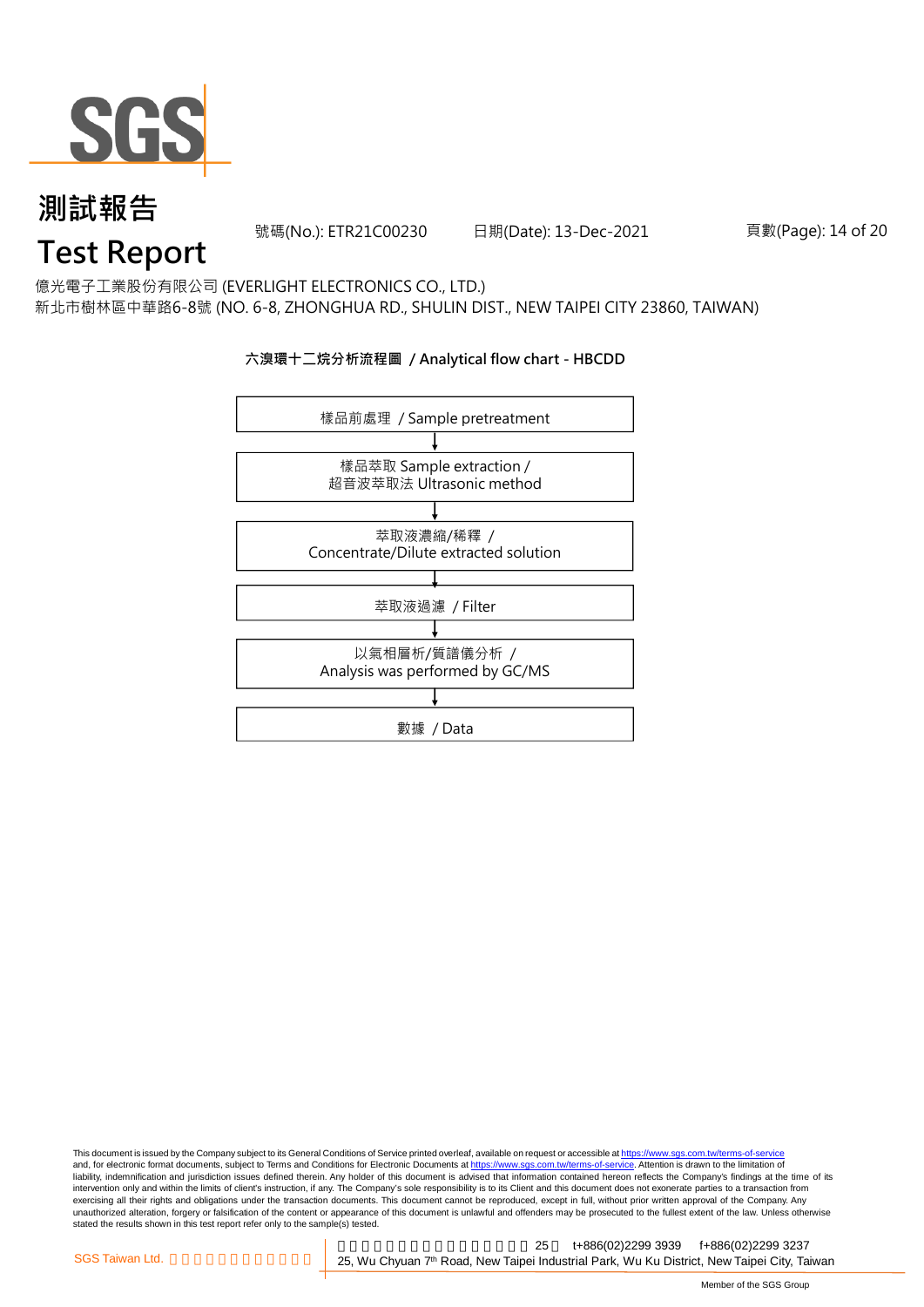

號碼(No.): ETR21C00230 日期(Date): 13-Dec-2021

#### 頁數(Page): 15 of 20

## 億光電子工業股份有限公司 (EVERLIGHT ELECTRONICS CO., LTD.)

新北市樹林區中華路6-8號 (NO. 6-8, ZHONGHUA RD., SHULIN DIST., NEW TAIPEI CITY 23860, TAIWAN)

#### **全氟化合物(包含全氟辛酸/全氟辛烷磺酸/其相關化合物等等)分析流程圖 / Analytical flow**

#### **chart – PFAS (including PFOA/PFOS/its related compound, etc.)**



This document is issued by the Company subject to its General Conditions of Service printed overleaf, available on request or accessible at https://www.sgs.com.tw/terms-of-service and, for electronic format documents, subject to Terms and Conditions for Electronic Documents at https://www.sgs.com.tw/terms-of-service. Attention is drawn to the limitation of liability, indemnification and jurisdiction issues defined therein. Any holder of this document is advised that information contained hereon reflects the Company's findings at the time of its intervention only and within the limits of client's instruction, if any. The Company's sole responsibility is to its Client and this document does not exonerate parties to a transaction from exercising all their rights and obligations under the transaction documents. This document cannot be reproduced, except in full, without prior written approval of the Company. Any<br>unauthorized alteration, forgery or falsif stated the results shown in this test report refer only to the sample(s) tested.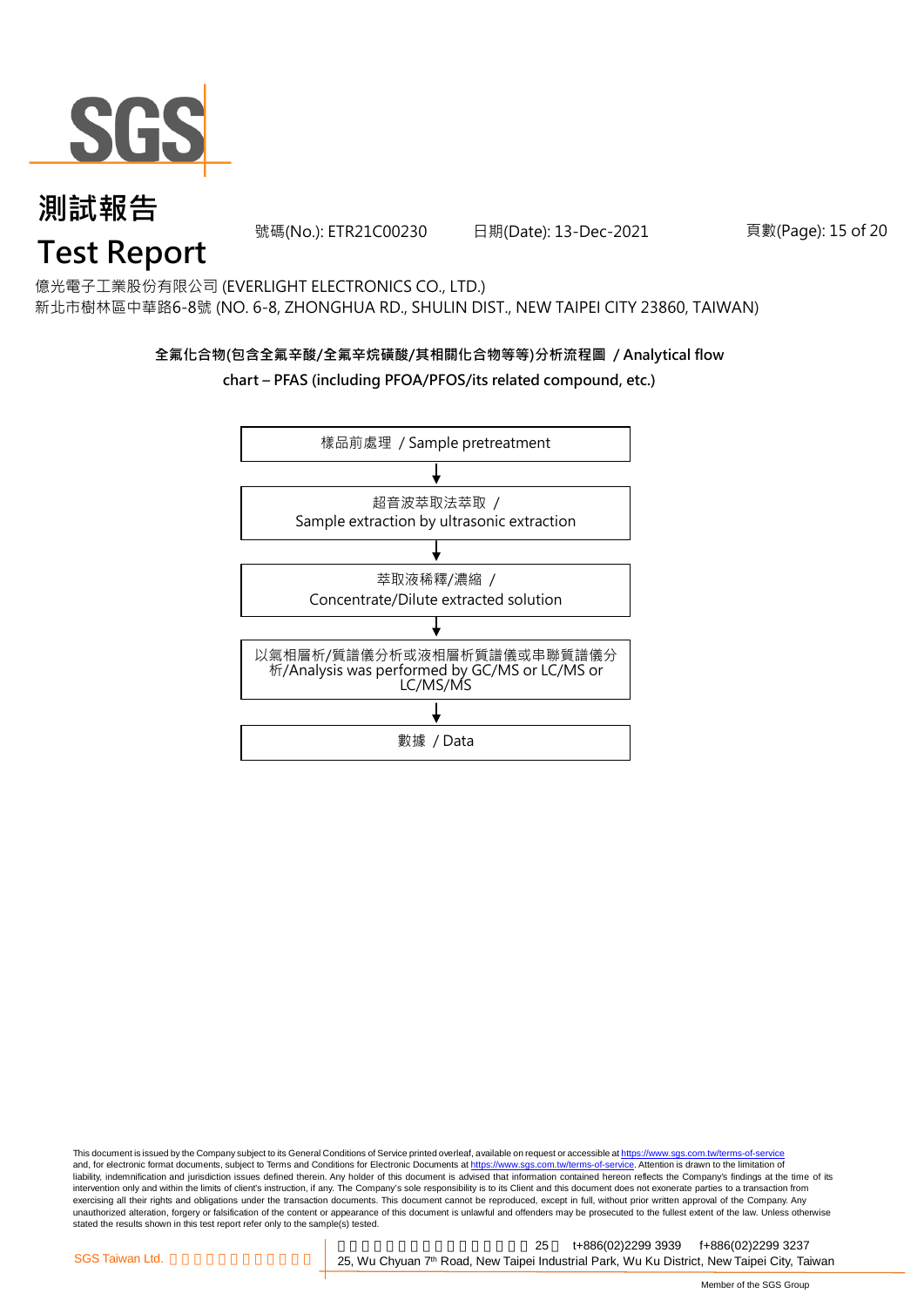

號碼(No.): ETR21C00230 日期(Date): 13-Dec-2021

#### 頁數(Page): 16 of 20

新北市樹林區中華路6-8號 (NO. 6-8, ZHONGHUA RD., SHULIN DIST., NEW TAIPEI CITY 23860, TAIWAN) 億光電子工業股份有限公司 (EVERLIGHT ELECTRONICS CO., LTD.)



#### **Analytical flow chart - PAHs (Polycyclic Aromatic Hydrocarbons)**



This document is issued by the Company subject to its General Conditions of Service printed overleaf, available on request or accessible at <u>https://www.sgs.com.tw/terms-of-service</u><br>and, for electronic format documents, su liability, indemnification and jurisdiction issues defined therein. Any holder of this document is advised that information contained hereon reflects the Company's findings at the time of its intervention only and within the limits of client's instruction, if any. The Company's sole responsibility is to its Client and this document does not exonerate parties to a transaction from exercising all their rights and obligations under the transaction documents. This document cannot be reproduced, except in full, without prior written approval of the Company. Any<br>unauthorized alteration, forgery or falsif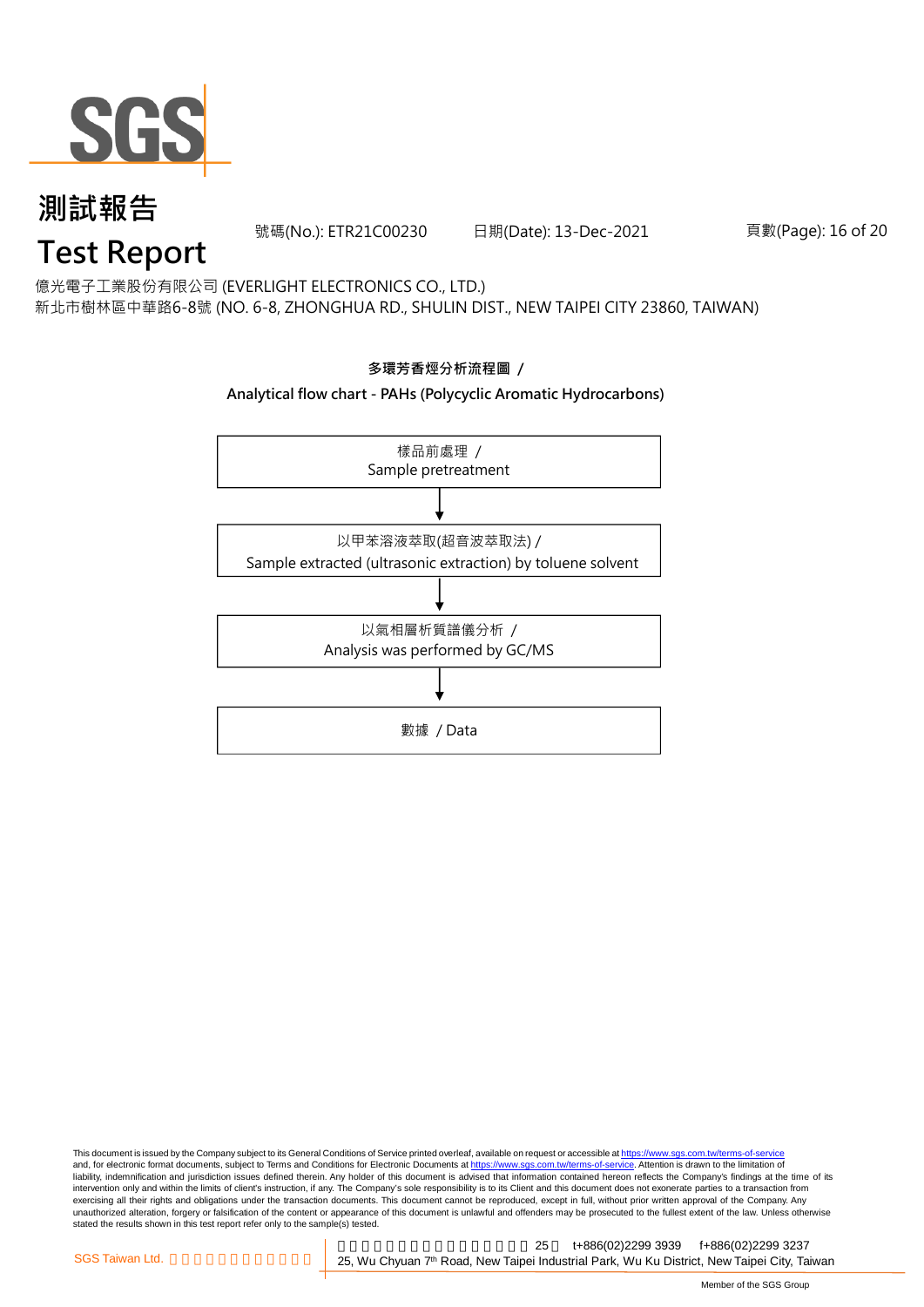

號碼(No.): ETR21C00230 日期(Date): 13-Dec-2021

#### 頁數(Page): 17 of 20

億光電子工業股份有限公司 (EVERLIGHT ELECTRONICS CO., LTD.)

新北市樹林區中華路6-8號 (NO. 6-8, ZHONGHUA RD., SHULIN DIST., NEW TAIPEI CITY 23860, TAIWAN)

#### **元素(含重金屬)分析流程圖 / Analytical flow chart of Elements (Heavy metal included)**

根據以下的流程圖之條件,樣品已完全溶解。

These samples were dissolved totally by pre-conditioning method according to below flow chart.

【參考方法/Reference method: US EPA 3051A、US EPA 3052】



\* US EPA 3051A 方法未添加氫氟酸 / US EPA 3051A method does not add HF.

This document is issued by the Company subject to its General Conditions of Service printed overleaf, available on request or accessible at https://www.sgs.com.tw/terms-of-service and, for electronic format documents, subject to Terms and Conditions for Electronic Documents at https://www.sgs.com.tw/terms-of-service. Attention is drawn to the limitation of liability, indemnification and jurisdiction issues defined therein. Any holder of this document is advised that information contained hereon reflects the Company's findings at the time of its intervention only and within the limits of client's instruction, if any. The Company's sole responsibility is to its Client and this document does not exonerate parties to a transaction from exercising all their rights and obligations under the transaction documents. This document cannot be reproduced, except in full, without prior written approval of the Company. Any<br>unauthorized alteration, forgery or falsif stated the results shown in this test report refer only to the sample(s) tested.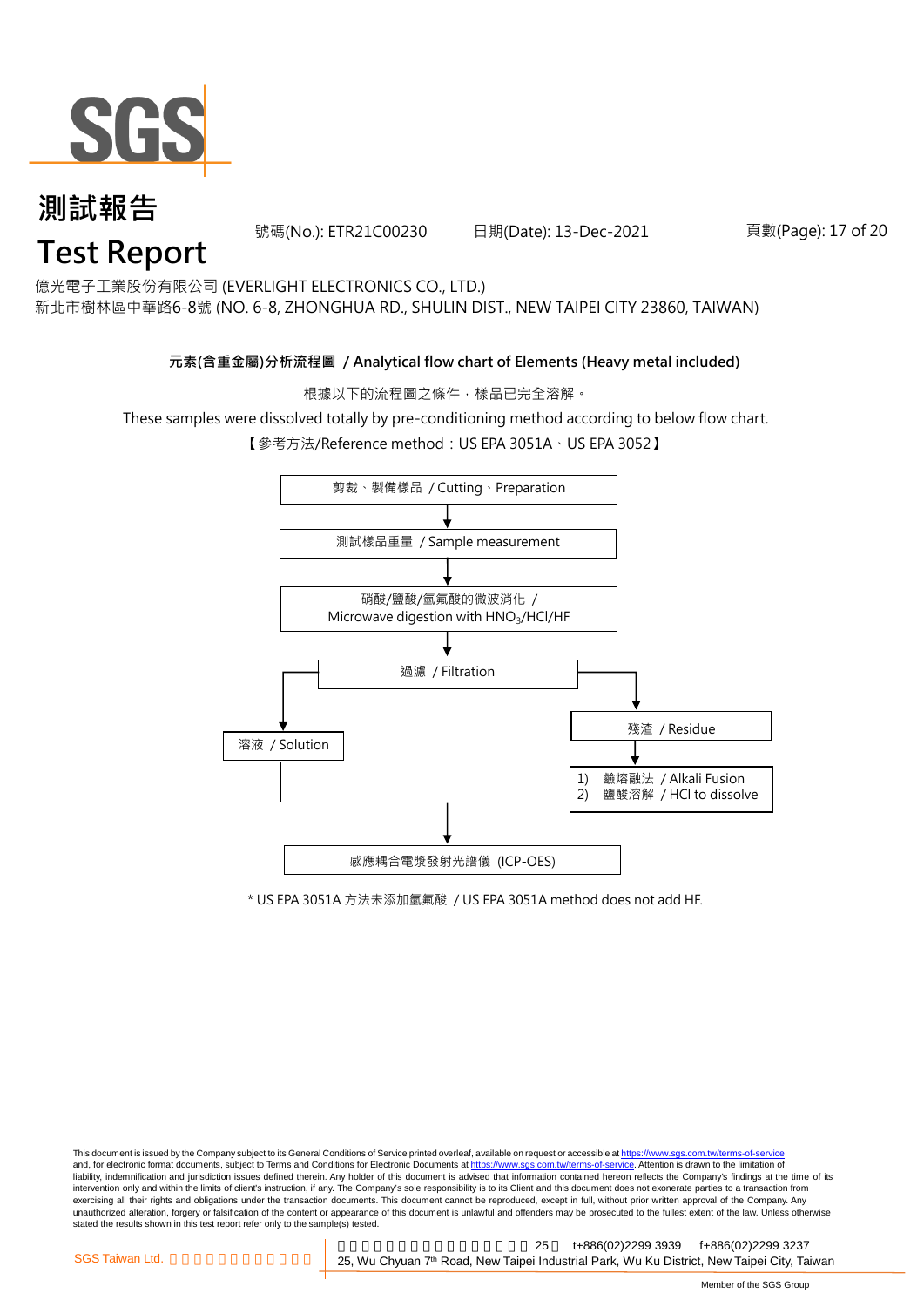

號碼(No.): ETR21C00230 日期(Date): 13-Dec-2021

#### 頁數(Page): 18 of 20

億光電子工業股份有限公司 (EVERLIGHT ELECTRONICS CO., LTD.)

新北市樹林區中華路6-8號 (NO. 6-8, ZHONGHUA RD., SHULIN DIST., NEW TAIPEI CITY 23860, TAIWAN)

#### **元素以 ICP-OES 分析的消化流程圖**

#### **(Flow Chart of digestion for the elements analysis performed by ICP-OES)**

根據以下的流程圖之條件,樣品已完全溶解。 / These samples were dissolved totally by pre-conditioning method according to below flow chart.



This document is issued by the Company subject to its General Conditions of Service printed overleaf, available on request or accessible at https://www.sgs.com.tw/terms-of-service and, for electronic format documents, subject to Terms and Conditions for Electronic Documents at https://www.sgs.com.tw/terms-of-service. Attention is drawn to the limitation of liability, indemnification and jurisdiction issues defined therein. Any holder of this document is advised that information contained hereon reflects the Company's findings at the time of its intervention only and within the limits of client's instruction, if any. The Company's sole responsibility is to its Client and this document does not exonerate parties to a transaction from exercising all their rights and obligations under the transaction documents. This document cannot be reproduced, except in full, without prior written approval of the Company. Any<br>unauthorized alteration, forgery or falsif stated the results shown in this test report refer only to the sample(s) tested.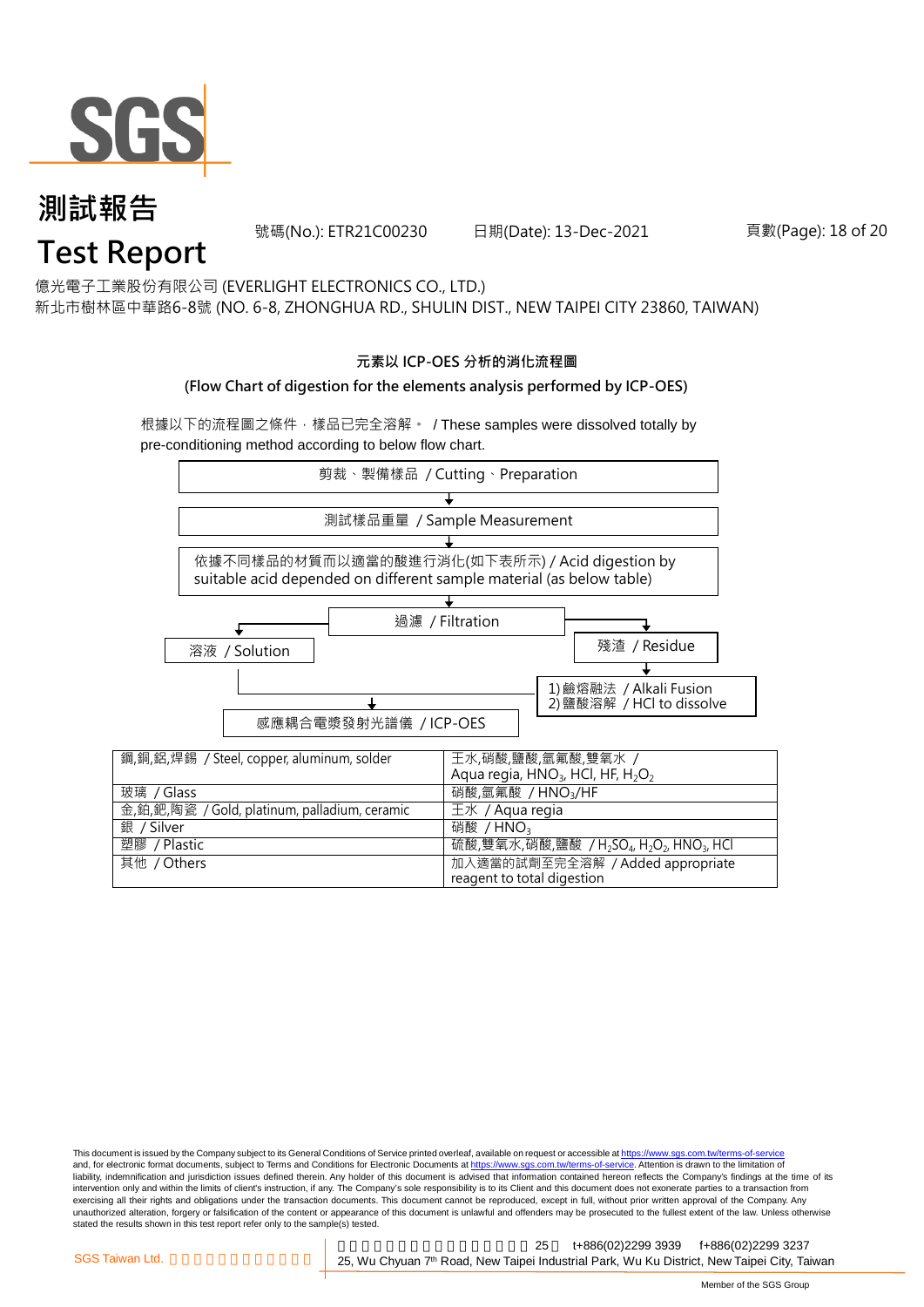

號碼(No.): ETR21C00230 日期(Date): 13-Dec-2021

頁數(Page): 19 of 20

新北市樹林區中華路6-8號 (NO. 6-8, ZHONGHUA RD., SHULIN DIST., NEW TAIPEI CITY 23860, TAIWAN) 億光電子工業股份有限公司 (EVERLIGHT ELECTRONICS CO., LTD.)

> **\* 照片中如有箭頭標示,則表示為實際檢測之樣品/部位. \* (The tested sample / part is marked by an arrow if it's shown on the photo.)**

## **ETR21C00230 NO.1**



ETR21C00230 NO.2



This document is issued by the Company subject to its General Conditions of Service printed overleaf, available on request or accessible at https://www.sgs.com.tw/terms-of-service and, for electronic format documents, subject to Terms and Conditions for Electronic Documents at https://www.sgs.com.tw/terms-of-service. Attention is drawn to the limitation of liability, indemnification and jurisdiction issues defined therein. Any holder of this document is advised that information contained hereon reflects the Company's findings at the time of its liability, indemnification and intervention only and within the limits of client's instruction, if any. The Company's sole responsibility is to its Client and this document does not exonerate parties to a transaction from exercising all their rights and obligations under the transaction documents. This document cannot be reproduced, except in full, without prior written approval of the Company. Any<br>unauthorized alteration, forgery or falsif stated the results shown in this test report refer only to the sample(s) tested.